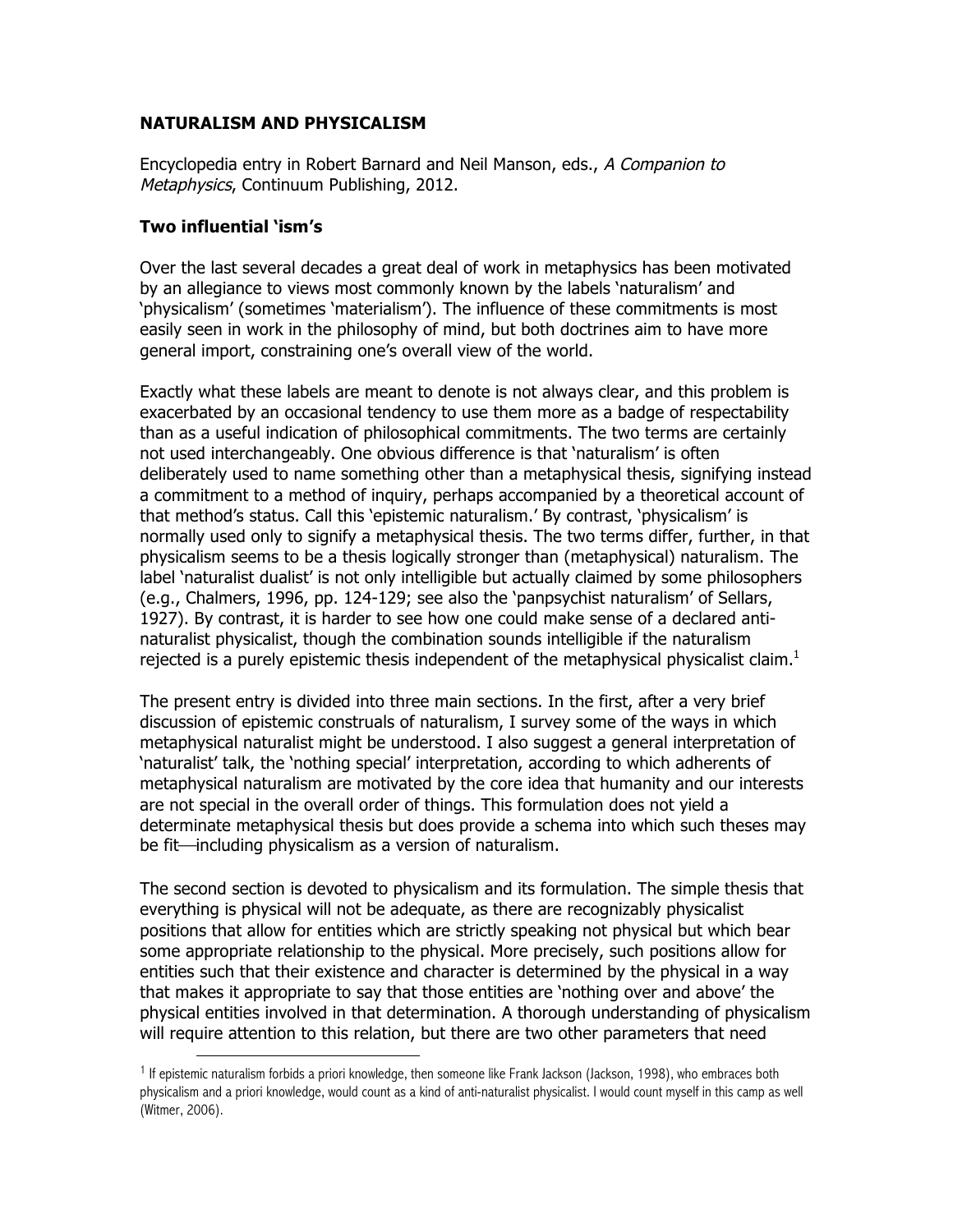clarification as well. Exactly what does it mean to describe an entity as 'physical' in the first place? And just how extensive is the reach of the physicalist claim? That is, just what does the 'everything' range over in the claim that everything is appropriately related to the physical? (Does it include, for instance, abstract objects?)

The third and final section addresses the ways in which one might justify either of the two doctrines. Challenges to them are well-known; with regard to physicalism, the most prominent prima facie problem is to accommodate mentality. In this article I only address the question of how the claims may be supported in the first place. Given the widespread allegiance to these doctrines and the often casual way in which they are invoked in contemporary philosophy, it is easy to suspect that there is more dogma than argument behind their endorsement. Nonetheless, we can identify a number of important lines of support, all of which turn in some way on the success of the natural sciences, especially physics.

# **Interpreting 'naturalism'**

In the introduction to his book Philosophical Naturalism, David Papineau writes:

What is philosophical 'naturalism'? The term is a familiar one nowadays, but there is little consensus on its meaning. For some philosophers, the defining characteristic of naturalism is the affirmation of a continuity between philosophy and empirical science. For others the rejection of dualism is the crucial requirement. Yet others view an externalist approach to epistemology as the essence of naturalism.

I shall not engage directly with this issue. It is essentially a terminological matter. The important question is which philosophical positions are right, not what to call them. I suspect that the main reason for the terminological unclarity is that nearly everybody nowadays wants to be a 'naturalist', but the aspirants to the term nevertheless disagree widely on substantial questions of philosophical doctrine. The moral is that we should address the substantial philosophical issues first, and worry about the terminology afterwards. (Papineau, 1993, p. 1)

While Papineau is right to stress the substantive question over the terminological one, it may nonetheless be a good idea to have a plausible account of what inclines us to think of one position as 'naturalist' and another not, since that may help us uncover just what makes the positions categorized as naturalist seem attractive to so many. With such an account on hand, we may be able to see good reasons for or against substantial positions that were not previously open to view.

As noted above, 'naturalism' is sometimes used to denote either an epistemic thesis or a commitment to a method of inquiry; this is illustrated in the quick gloss offered by Papineau. After a very brief discussion of such I turn to our main focus: metaphysical naturalism.

### Epistemic naturalism

Epistemic naturalism is associated with two familiar slogans: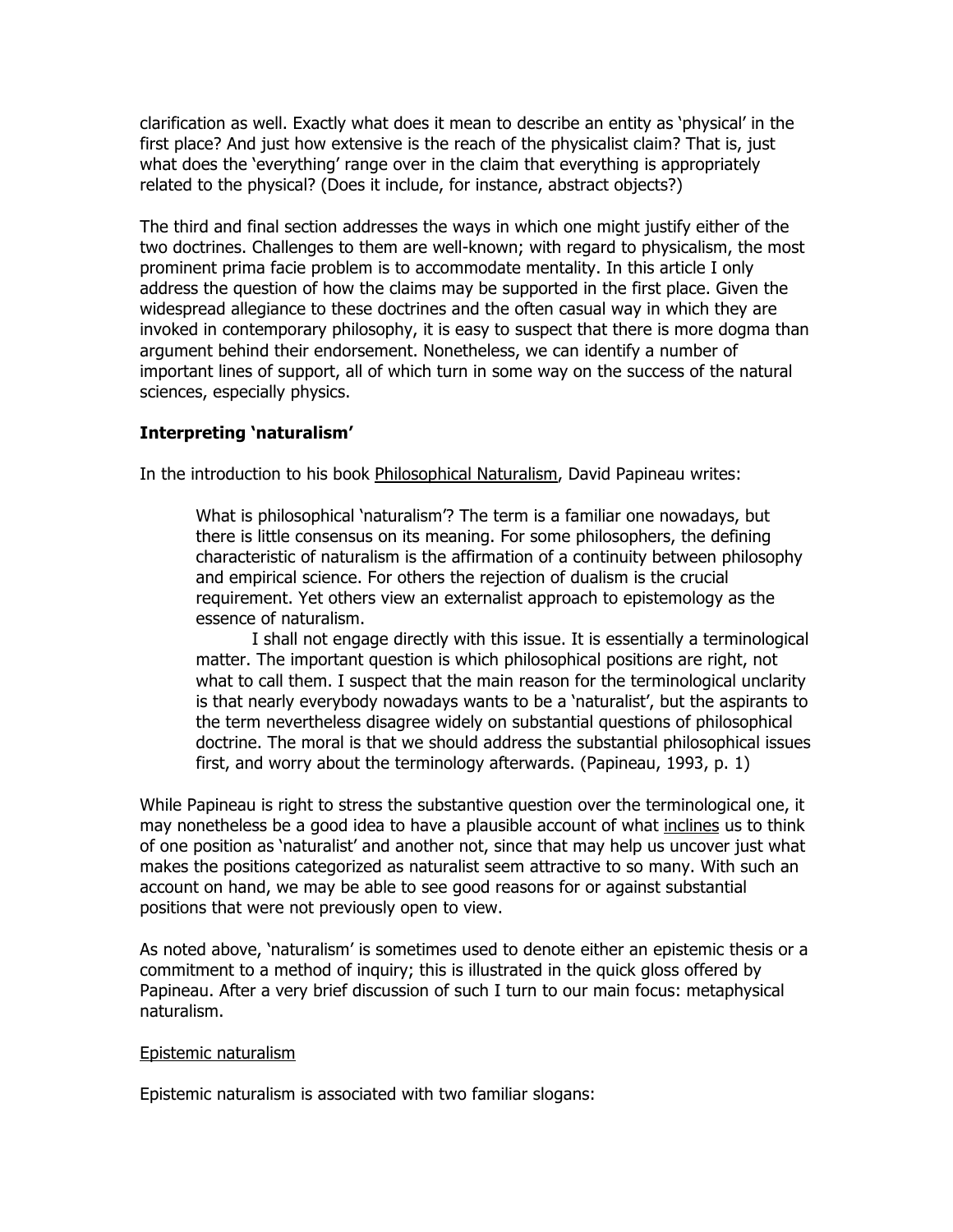- (1) There is no first philosophy.
- (2) Philosophy is continuous with the sciences.

The first slogan may be taken as the claim that philosophers should not try to arrive a priori at conclusions that are then used to evaluate, limit, or otherwise regulate nonphilosophical inquiries. While the first slogan denies, the second affirms: there is a legitimate role for philosophy in our investigation of the world, but there is nothing distinctive or special about its methods.

Exactly what would it take for philosophy to be discontinuous with the sciences? Just what does (1) prohibit? It might be taken as a ban on all a priori theorizing, and this is certainly how many self-proclaimed naturalists see their commitments, though this is not true of all of them (Goldman 1999). Such naturalists often name W. V. O. Quine as an important influence, and Quine of course famously denies the existence of a priori knowledge. Perhaps the most commonly cited work is Quine's 'Epistemology Naturalized' (Quine, 1969), the main focus of which is not a denial of a priori knowledge but his recommendation that we make free use of empirical science in theorizing about the relations between theory and evidence, and this recommendation is in turn driven by his rejection of a certain project, namely, that of using philosophical argument to legitimate the pursuit of scientific inquiry and its results. One way philosophy might be distinctive, then, is if it were capable of properly pursuing that project. The epistemic naturalist rejects this idea: philosophy has no special resources that would enable it to take this lofty perspective on other areas of inquiry. As Penelope Maddy puts it, the 'fundamental naturalistic impulse' is 'a resolute skepticism in the face of any "higher level" of inquiry that purports to stand above the level of ordinary science' (Maddy, 2001, p. 39). She cites Quine approvingly as ruling out any 'supra-scientific tribunal' that would be in a position to 'justify or criticize science on extra-scientific grounds' (Maddy, 2001, p. 43).

Why should 'naturalism' be used as a term covering both this epistemic commitment and a metaphysical thesis that rules out such things as ghosts and gods—things that are 'supernatural'? If one is convinced that the only way philosophy could play the special legitimating role would be if philosophers had access—putting it bluntly—to magic, then it is easy enough to see the connection. (Critics of a priori knowledge often speak of alleged 'occult faculties' that would underwrite such knowledge.) Of course, one might think that philosophy can play such a role without pretending to be magical (whatever, exactly, being magical is supposed to come to), and in that case one might find the common nomenclature inappropriate.

### Metaphysical naturalism

Just how should the metaphysical thesis be understood? 'Naturalism' (hereafter to designate the metaphysical claim) is plainly meant to rule out the existence of certain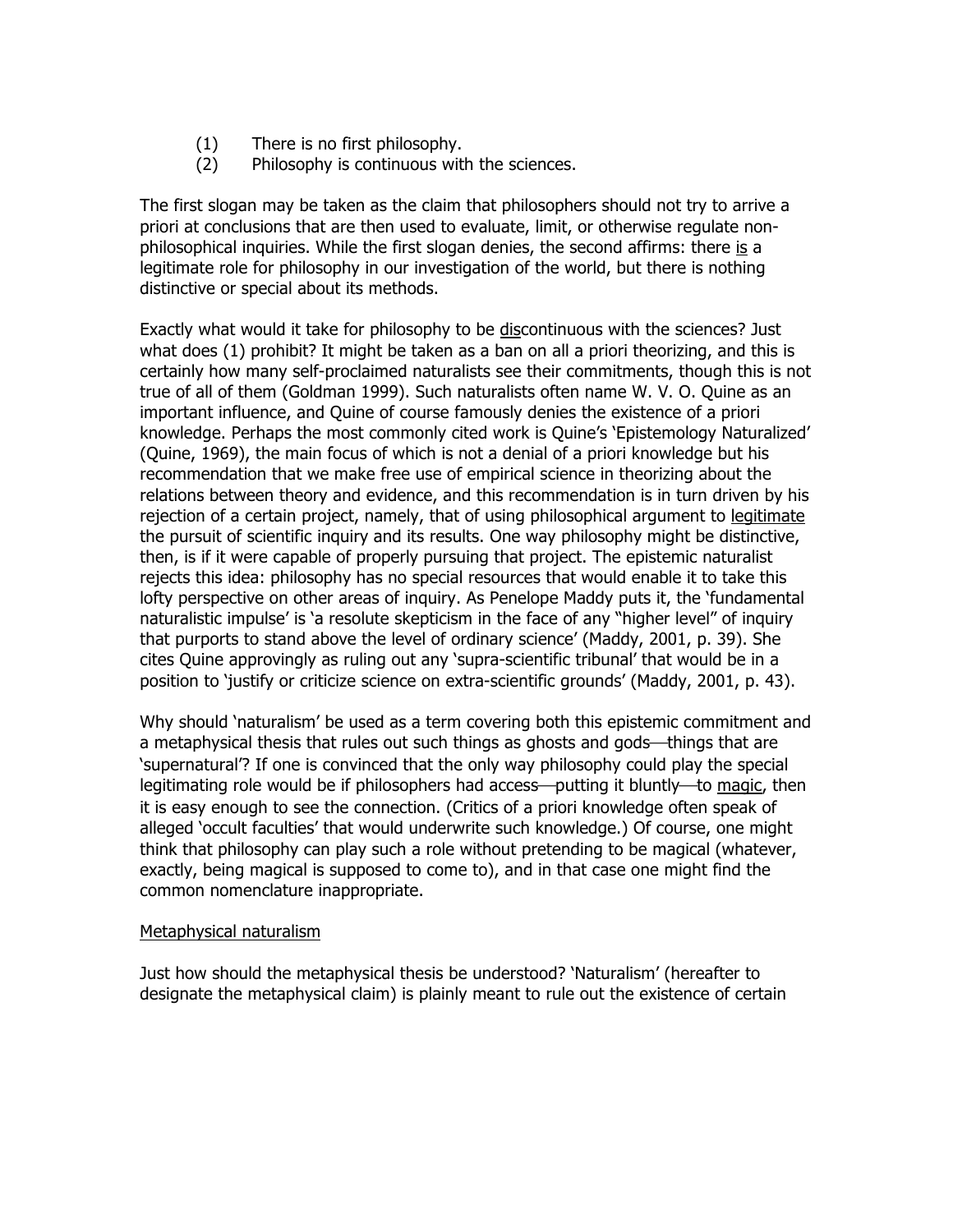unwelcome entities—those characterized as the 'supernatural' or the 'non-natural'.<sup>2</sup> We might take (3) as a suitable starting point:

(3) Every entity is a natural entity.

This does not help much until we have some grip on what it is for an entity to be 'natural', of course.<sup>3</sup>

Many remarks about metaphysical naturalism lean on examples of the unwelcome entities in order to fix the thesis at issue. For instance, John Dupré offers us the following:

By antisupernaturalism I mean something like the denial that there are entities that lie outside of the normal course of nature. It is easier to point to some of the things that are agreed to lie outside the normal course of nature than it is to characterize the normal course of nature. Central cases of such outliers are immaterial minds or souls, vital fluids, and deities. (Dupré, 2004, p. 36)

Mario De Caro lists several examples of things contrary to naturalism: 'spiritual entities, Intelligent Designers, immaterial and immortal minds, entelechies and prime movers unmoved' (De Caro, 2010, p. 367). As De Caro points out, however, these examples don't help much once we move 'beyond the simple cases toward more problematical ones, such as values, abstract entities, modal concepts, or conscious phenomena' (367). Are those supernatural or non-natural? How are we to tell? Certainly it won't help to ask if they involve 'magic'.

A remark by Barry Stroud aims at something more general:

i<br>L

By 'supernaturalism' I mean the invocation of an agent or force that somehow stands outside the familiar natural world and whose doings cannot be understood as part of it. (Stroud, 2004, p. 23)

Dupré invokes the 'normal course of nature'; Stroud here speaks of something being apart from the 'familiar natural world'. But appeals to familiarity or regularity don't seem quite appropriate. There seems nothing odd about the idea that nature may contain very unfamiliar elements; indeed, avowed naturalists are often insistent on the potential

 $2$  There is a nice question as to how 'supernatural' and 'non-natural' are to be distinguished from each other. The latter seems designed to be less offensive than the former, with perhaps the 'super' indicating precisely the same unwanted aspect as does the 'supra' in Maddy's talk of a 'supra-scientific tribunal'—that is, some kind of authority or power over the merely natural. <sup>3</sup> There is a use of 'natural property' in contemporary metaphysics that must be distinguished from the use of 'natural entity' in the current context. As used by David Lewis (Lewis, 1983) and many others influenced by him, the natural properties are those such that their instances genuinely have something in common, so that positing a universal is tempting, whereas the non-natural properties are merely classes of possible individuals, where they may have nothing genuinely in common. Plausibly, if we say that some predicates correspond to something in reality other than the individuals that satisfy them while others don't, the former pick out the 'natural' properties and the latter don't. To see that this notion of 'natural property' is not what is currently at issue, consider the property of being a ghost. If there were ghosts, then that property would surely count as natural in the Lewisian sense, but presumably it would still be objectionably supernatural in the sense at issue in metaphysical naturalism.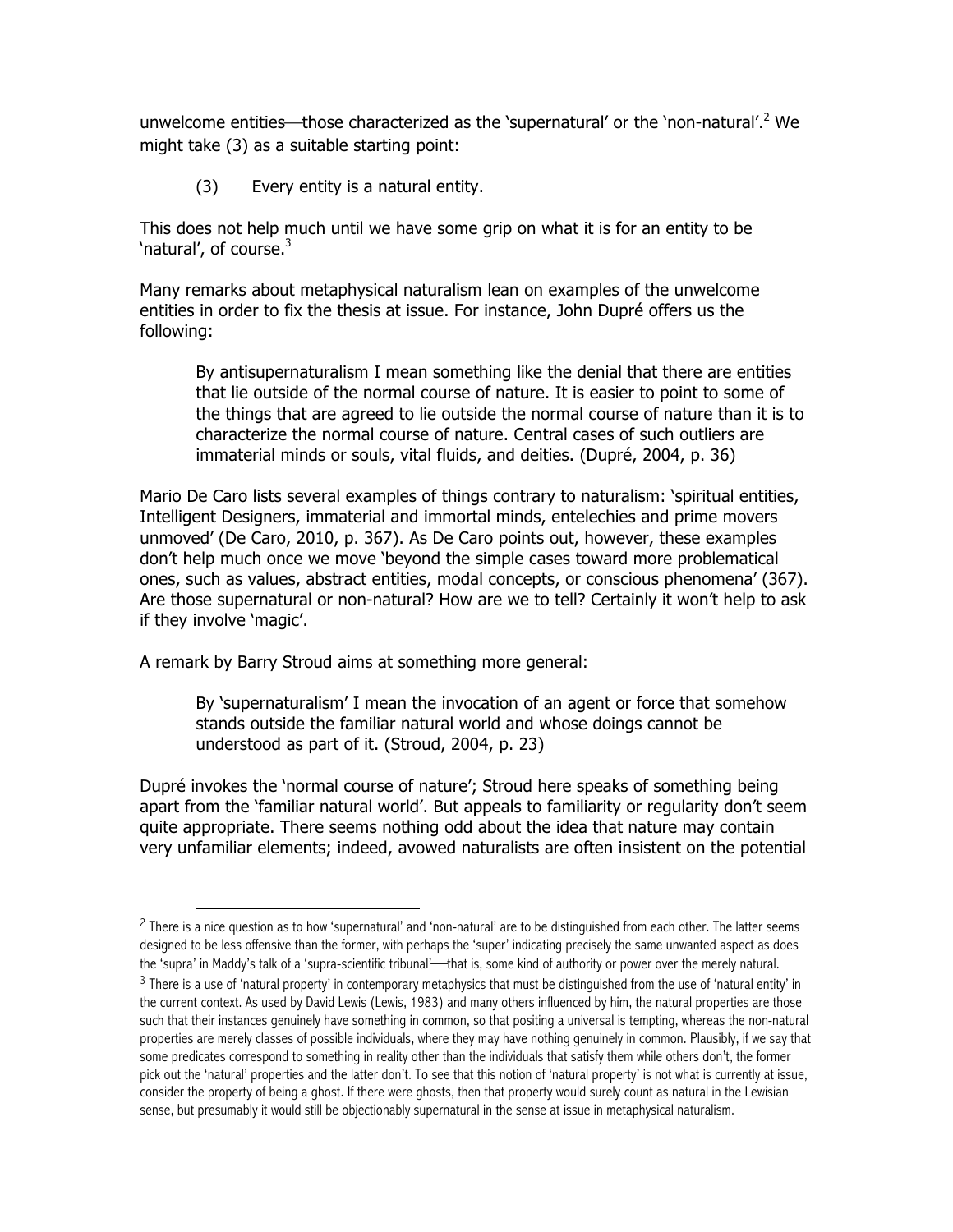strangeness of the natural world. $4$  Nor does it seem out of keeping with our intuitive grasp of the natural to say that some natural events may be very infrequent (think of the Big Bang) or irregular (think of quantum indeterminacy).

One well-known use of 'naturalism' as a metaphysical thesis is due to David Armstrong, who offers an account that doesn't lean on examples of this sort. He defines naturalism as the claim that '[t]he world is nothing but a single spatio-temporal system' (Armstrong, 1978, p. 126). Let us then consider (4):

(4) Every entity is located in a single spatiotemporal system.

In the same work, Armstrong explicitly distinguishes 'materialism' from naturalism, describing materialism as the thesis that 'the world is completely described in terms of (completed) physics' (126). If we presume that a completed physics will only posit things that are located in a single spacetime but that some possible spatiotemporal entities would not be included in such a physics, we have the result that materialism is logically stronger than naturalism, given Armstrong's definitions.

But (4) is not just weaker than materialism; it is surely weaker than what advocates of naturalism have in mind. Being located in space and time does not, on its own, do very much to constrain the kinds of items that might be thus located (see also Kim, 2003). It is far from clear, for instance, that (4) rules out the existence of ghosts as traditionally conceived. Such things have very odd and surprising properties, to be sure, but the man on the street would have no trouble thinking of ghosts as existing at particular places and at particular times. Nonetheless, it is safe to say that avowed naturalists would reject such entities as belonging to the category of the 'supernatural'.<sup>5</sup>

One can find throughout the writings on naturalism an emphasis on spatiotemporal location—and, often, an emphasis on a 'space-time-causal system'.<sup>6</sup> For a contemporary example, consider how George Gasser introduces a recent anthology of papers on naturalism. He first describes the epistemic naturalist thesis as the claim that 'all knowledge we can acquire is obtainable only or foremost through the application of the scientific method' (Gasser, 2007, p. 4) but follows this with:

ı

 $4$  For example, when James Ladyman and Don Ross explain why it is 'anti-naturalist' to give weight to intuitions, they claim that doing so 'requires ignoring the fact that science, especially physics, has shown us that the universe is very strange to our inherited conception of what it is like' (Ladyman and Ross, 2007, p. 10).

<sup>&</sup>lt;sup>5</sup> Only one page after his account of 'naturalism' Armstrong says that to accept naturalism 'is to reject such entities as Cartesian minds, private visual and tactual spaces, angelic beings and God' (Armstrong, 1978, p. 127). Armstrong presumably can appeal to his official doctrine (4) to rule out each of these. Cartesian minds, angels, and God are presumably not located in both space and time, while private visual and tactual spaces may be located in some way but not in the same spatiotemporal system as ordinary objects. Armstrong's emphasis on a single spatiotemporal system thus does play a role. Unhappily, however, this same emphasis renders the thesis too strong. Suppose the world were to consist of two distinct spatiotemporal systems, each containing nothing but what is describable by current physics. I doubt any naturalist would decry such a world as contrary to his doctrine simply because of the disconnect between two otherwise perfectly 'natural' systems.

 $6$  For example, consider Roy Wood Sellars' remarks in 1927: '[N]aturalism takes nature in a definite way as identical with reality, as self-sufficient and as the whole of reality. And by nature is meant the space-time-causal system which is studied by science and in which our lives are passed' (Sellars, 1927, p. 217).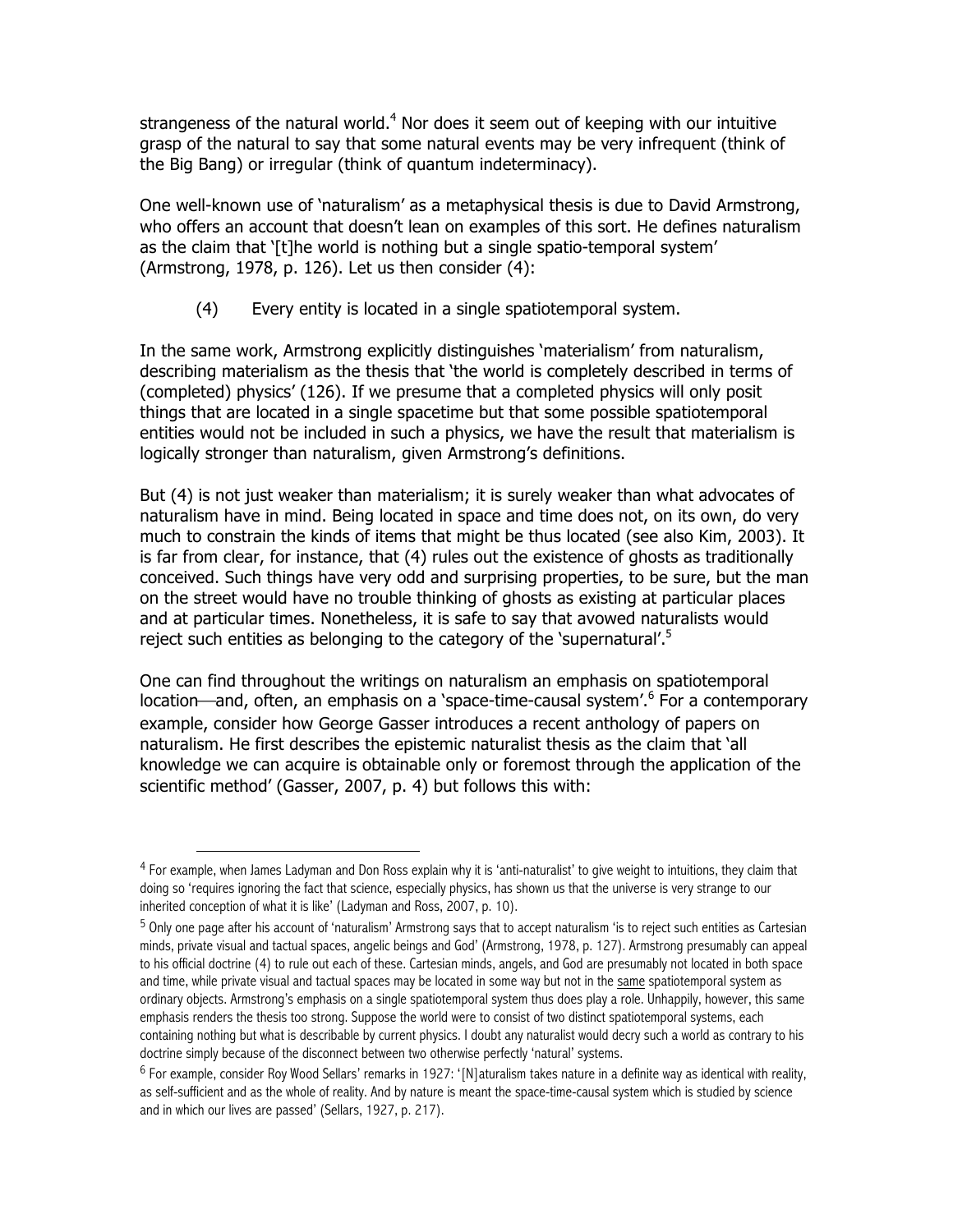This epistemological thesis often comes hand in hand with an ontological thesis claiming that all that exists is what (in principle) can be studied by science. Science studies the spatio-temporal world. Most naturalists would insist that the whole world is spatio-temporal and all the entities to be found in this world are studied by science. (Gasser, 2007, p. 4)

This suggests that the emphasis on spatiotemporal location is the result of a more fundamental understanding of the natural as that which can be investigated by scientific means. If so, we might be better off with a formulation like (5):

(5) Every entity is of a kind such that things of that kind can, in principle, be successfully investigated by science.

The 'successfully' is meant to avoid trivialization, since one could presumably attempt to investigate anything in a scientific fashion. Even given this, however, it's not obvious that (5) can rule out the unwelcome entities. If by 'science' we mean just any appropriately disciplined and rational enquiry, how much can (5) rule out? Certainly on that reading of 'science' it is not strong enough to rule out ghosts, entelechies, God, and other unwelcome entities; there is no reason to suppose such things could not be successfully investigated in a rational, disciplined fashion. Even if we restrict 'science' to empirical investigations, such entities are not obviously ruled out.

In light of this point, one might be tempted to the view that it is just a mistake to try to treat 'supernatural' or 'non-natural' as picking out a kind of entity. A striking thought experiment due to Ludwig Wittgenstein points in that direction:

[W]e all know what in ordinary life would be called a miracle. It obviously is simply an event the like of which we have never yet seen. Now suppose such an event happened. Take the case that one of you suddenly grew a lion's head and began to roar. Certainly that would be as extraordinary a thing as I can imagine. Now whenever we should have recovered from our surprise, what I would suggest would be to fetch a doctor and have the case scientifically investigated and if it were not for hurting him I would have him vivisected. And where would the miracle have got to? For it is clear that when we look at it in this way everything miraculous has disappeared. (Wittgenstein, 1965, p. 10)

Perhaps we should say that there is no difference between things that we see as 'miraculous' and those that are natural, that the felt difference lies entirely on the side of our attitudes. Being a naturalist might then amount simply to a readiness to investigate in a rational, disciplined fashion whatever phenomena one might encounter.<sup>7</sup> There would be no such thing as metaphysical naturalism.

If we give 'science' more content, however, (5) may yet yield a distinction between the natural and the unwelcome. A tempting thought here is that we should define metaphysical naturalism by reference specifically to the natural sciences—physics,

ı

 $7$  Consider in this light the following remark from Berhard Vollmer in a recent anthology of papers on naturalism: 'We understand naturalism as a natural-philosophical anthropological position. It can be characterized briefly by the thesis: everywhere in the world everything can be explained rationally' (Vollmer, 2007, p. 35).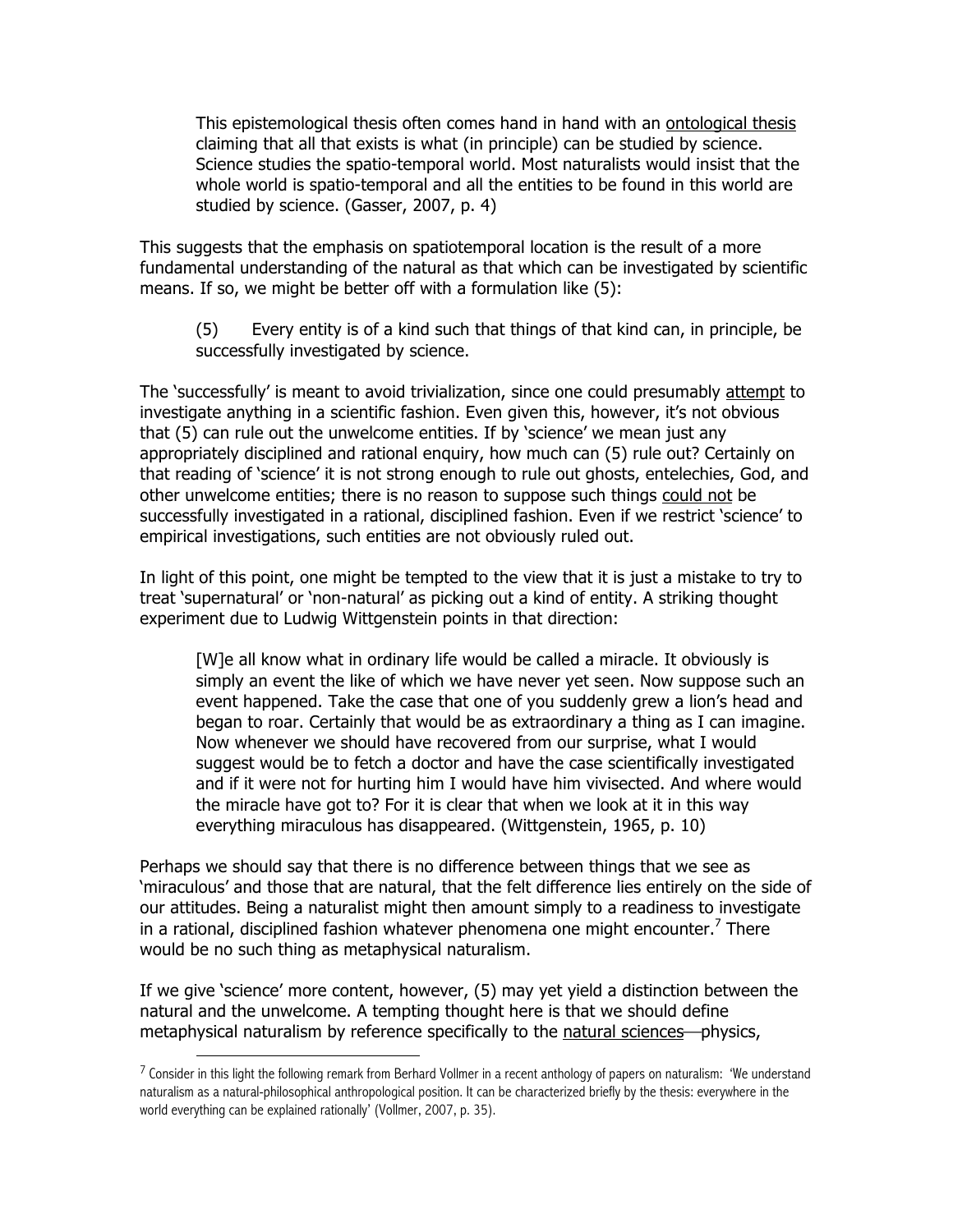chemistry, biology, geology, and so on. There are at least two different ways to pursue this thought. On one option, which parallels (5) closely, metaphysical naturalism becomes the claim that the techniques specific to the natural sciences are adequate for investigating the relevant kinds of things:

(6) Every entity is of a kind such that things of that kind can, in principle, be successfully investigated using the techniques specific to the natural sciences.

On a rather different option, the focus is not on the techniques specific to the natural sciences but on the substantive content of the theories developed in the natural sciences:

(7) Every entity can be fully described using the theories developed in the natural sciences.

One advantage of (7) is that it suggests a simple parallel with physicalism or materialism, where the latter doctrine might be understood simply as (7) with 'physics' replacing 'the natural sciences'.

Neither thesis is satisfactory as it stands. It is not obvious that there are techniques specific to the natural sciences; nor is it clear how the 'in principle' in (6) should be understood. With (7) the question arises as to just which theories developed in the natural sciences are at issue, and of course the 'fully described' clause leaves much to be desired as well. Questions of this sort are taken up in the literature on formulating physicalism, and parallel questions could be pursued for naturalism.

Depending on one's motivations for being a naturalist, (6) and (7) may seem objectionably arbitrary; those who count themselves as epistemic naturalists may insist there is no reason to focus on natural science in particular, so long as philosophy is deprived of any special authority. Such naturalists may accept the deliverances or techniques of the social sciences as providing warrant for philosophical claims even while denying (6) and (7).

## The 'nothing special' interpretation

Is there a way to make sense of the variety of different suggestions for how to understand naturalism? One promising avenue is what I call the 'nothing special' interpretation.<sup>8</sup>

The discussion of what might count as a 'natural entity' led us to a focus on the natural sciences; those sciences are 'natural' presumably because they study the world apart from humans. The domains proper to physics, chemistry, biology, geology, meteorology, astronomy, and so on are understood without reference to human activity or special human interests. These sciences deal with 'nature' in the specific sense of the world apart from humanity, while the others deal with humanity itself—those which, to use the older jargon, comprise the moral sciences. Metaphysical naturalism, I suggest, is best

<sup>8</sup> This interpretation is presented in Witmer, unpublished.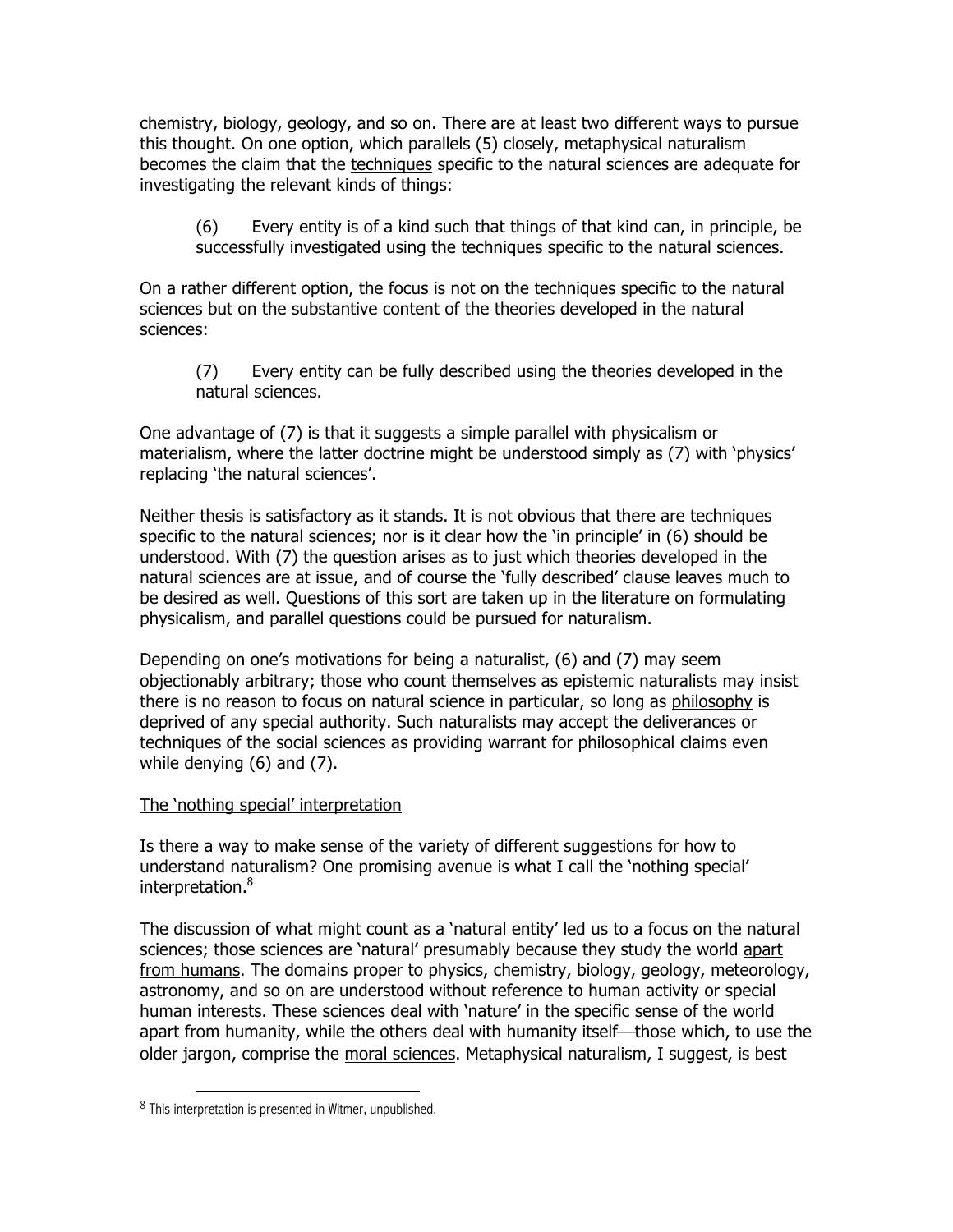seen as the view that this division does not reflect any deep differences: humanity is nothing special, but just another part of nature.

The 'nothing special' interpretation can explain why naturalists are united in rejecting certain entities—e.g., ghosts, gods, and immaterial minds. One aspect of these examples is that such entities, if they exist, operate in a way quite foreign to the rest of the 'natural' world, at least as we understand that world to operate. But that is not on its own enough to account for their being intuitively supernatural; the discovery of a unique and unanticipated kind of energy would not thereby tempt us to declare naturalism falsified. However, another aspect of at least many of these examples is that the entities in question are akin to human beings in some relevant respect. In particular, they are often understood as agents endowed with free will. Crudely put: what makes ghosts objectionably supernatural is not just their being inexplicable in terms of the existing theories of natural science but, further, their being people, or at least agents. If we were to learn that ghosts exists, then we would conclude that there is a deep division between humanity, or at least human-like things, and the rest of nature.<sup>9</sup>

Not every example of an unwelcome entity is one of a human-like entity; recall Dupré's example of vital fluids and De Caro's example of 'prime movers unmoved'. Nonetheless, where the example is of an entity that is akin to a human being, we may say that it runs counter to naturalism because it requires a serious divide between things like us and the rest of the world. And even with these other examples, the entities plausibly are ones that are of special significance to humans. Consider entelechies—entities unlike anything one finds in the inorganic realm which play a crucial role in making life possible. We take special interest in living things, whether or not we find them especially similar to us. Such things as entelechies plausibly strike us as contrary to naturalism because of their combination of (i) being essentially involved in something of special interest to us (namely, life), and (ii) not being explicable in terms of the sciences that deal with those things that are not of special interest to us.

As a way of testing the 'nothing special' interpretation, we might manipulate some examples to see just when the threat to naturalism intuitively appears. Consider the earlier example of a newly discovered, unprecedented kind of energy; on its own, this seems compatible with naturalism. Now let us add that this energy is alleged to be directly controlled by the thought processes of appropriately situated humans. With that addition, we are much more likely to find the posit suspiciously 'supernatural'.

Can the 'nothing special' interpretation give us a clear metaphysical thesis? It suggests at least a schema. First, we delineate a number of phenomena that are of special interest to humans; call these the 'Human Interest Phenomena', or the HIP for short. (The acronym is deliberate; that which is 'hip' is the 'cool', the trendy, that which people celebrate and are interested in.) Second, there is the rest of the universe, that in which we have no special interest apart from our general intellectual curiosity; this is the non-

 $9$  An interesting case: suppose we discovered that ghosts exist, are psychologically much like us, but actual human beings are fully understandable in physical terms. Would naturalism be falsified? I expect many would say that it is still is. This is one reason I suggest a formulation in terms of 'human interest phenomena'—which would include things that are not themselves human but are still human-like.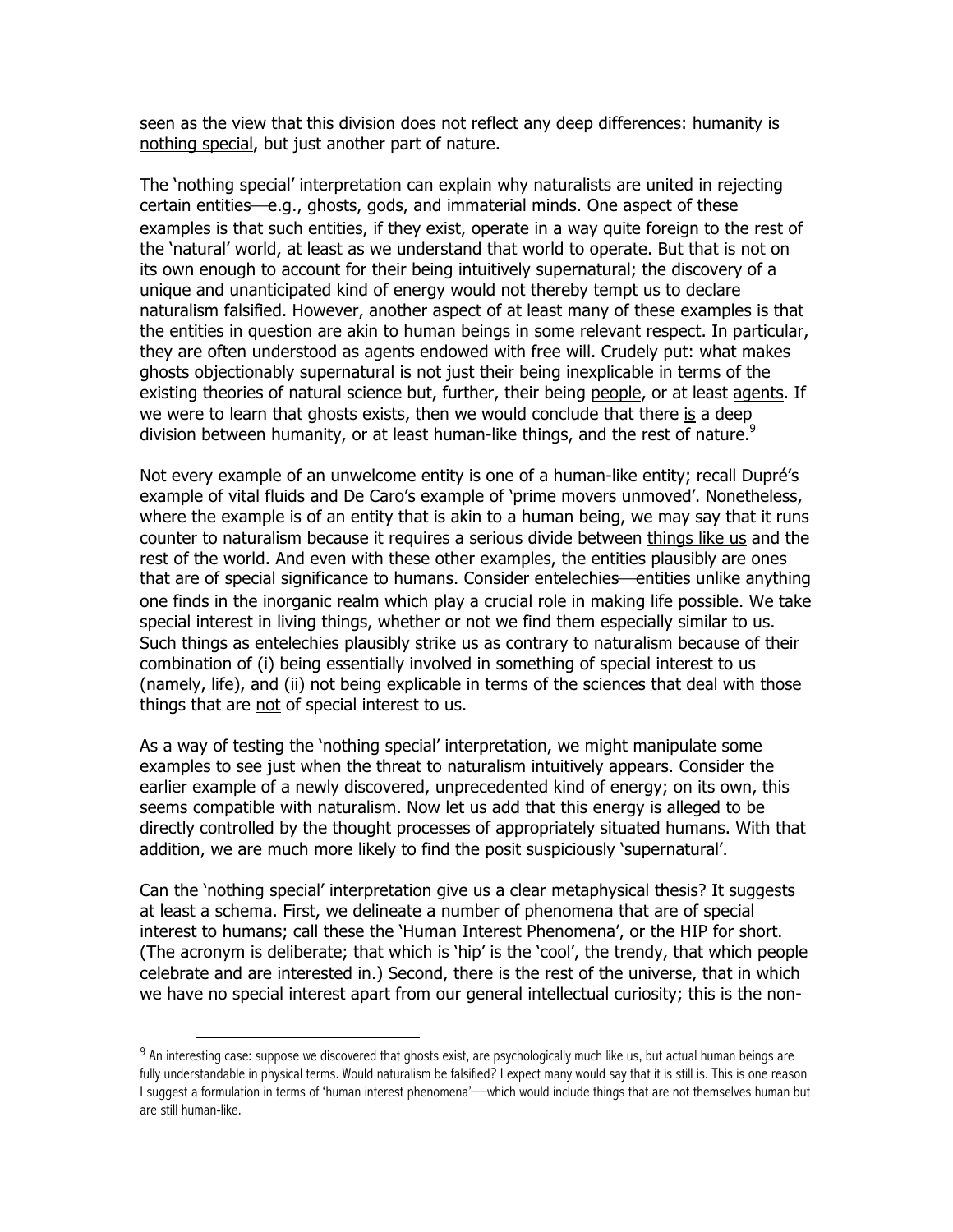HIP, which is akin to 'nature' as the HIP is akin to 'man', as potentially set apart from nature. Metaphysical naturalism might then be expressed thus:

(8) The HIP are not fundamentally different from the non-HIP.

At bottom, the idea is that there's nothing special about us, or about those things that are of special concern to us. This 'nothing special' idea is of course quite vague, and this vagueness is reflected in (8). 'Fundamentally different' admits of more than one reading, and the class of Human Interest Phenomena does not have sharp boundaries. Nonetheless, this seems to capture well the core metaphysical conviction of the naturalist, and in so far as we want a diagnosis of what people have in mind, such indeterminacy is only to be expected.

This core idea can be found in declarations of naturalism reaching back to the early 20th Century. In 1927, in clarifying his understanding of 'naturalism,' John Dewey credits his naturalism for finding incredible any view that posits a 'gulf ... between nature and man', adding that, on his view, 'human affairs ... are projections, continuations, complications, of the nature which exists in the physical and pre-human world' (Dewey, 1927, p. 58). In the present day we can find clear echoes of this basic idea. In a review of a recent anthology of papers on naturalism, Joseph Rouse suggests that one strand of naturalist thought is driven by an opposition to 'humanism':

Here lies the motivation for some naturalists' hostility to folk psychology, freedom, transcendental reason, the irreducibility of consciousness or firstperson standpoints, and above all, any conception of normativity as sui generis. Human beings live in a world indifferent or even hostile to our interests, desires, values, or perspectival priorities, and the sciences provide our primary access to this anthropo-peripheral world to which we must accommodate ourselves. This anti-humanist strain of naturalism aspires to a hard-headed, resolute commitment to a thoroughly scientific self-understanding that can free us from the residual strands of self-aggrandizing illusion or wishful thinking that still confer disproportionate significance upon our all-too-human preoccupations. (Rouse, 2008)

It is, I think, fair to say that contemporary declarations of naturalism are often accompanied by a vivid awareness of just how tempting it is for us to endorse views of the world that are self-congratulatory in the way Rouse describes.

The 'nothing special' interpretation makes it plain just why, despite the variation in how exactly 'naturalism' is understood, we have near-unanimity in seeing naturalism as opposed to theism. After all, if theism is correct, the HIP are decidedly different from the non-HIP, since the lives of human beings are located at the very purpose of the universe, and the non-HIP merely provide a stage for the human drama. The present suggestion also makes it easy to see why the mind-body problem should loom so large in the concerns of naturalists without their conviction being limited to the status of the mind. There is no question that mentality is included in the HIP; whether we can see it as not fundamentally different from the rest of the world is thus a key question for the naturalist.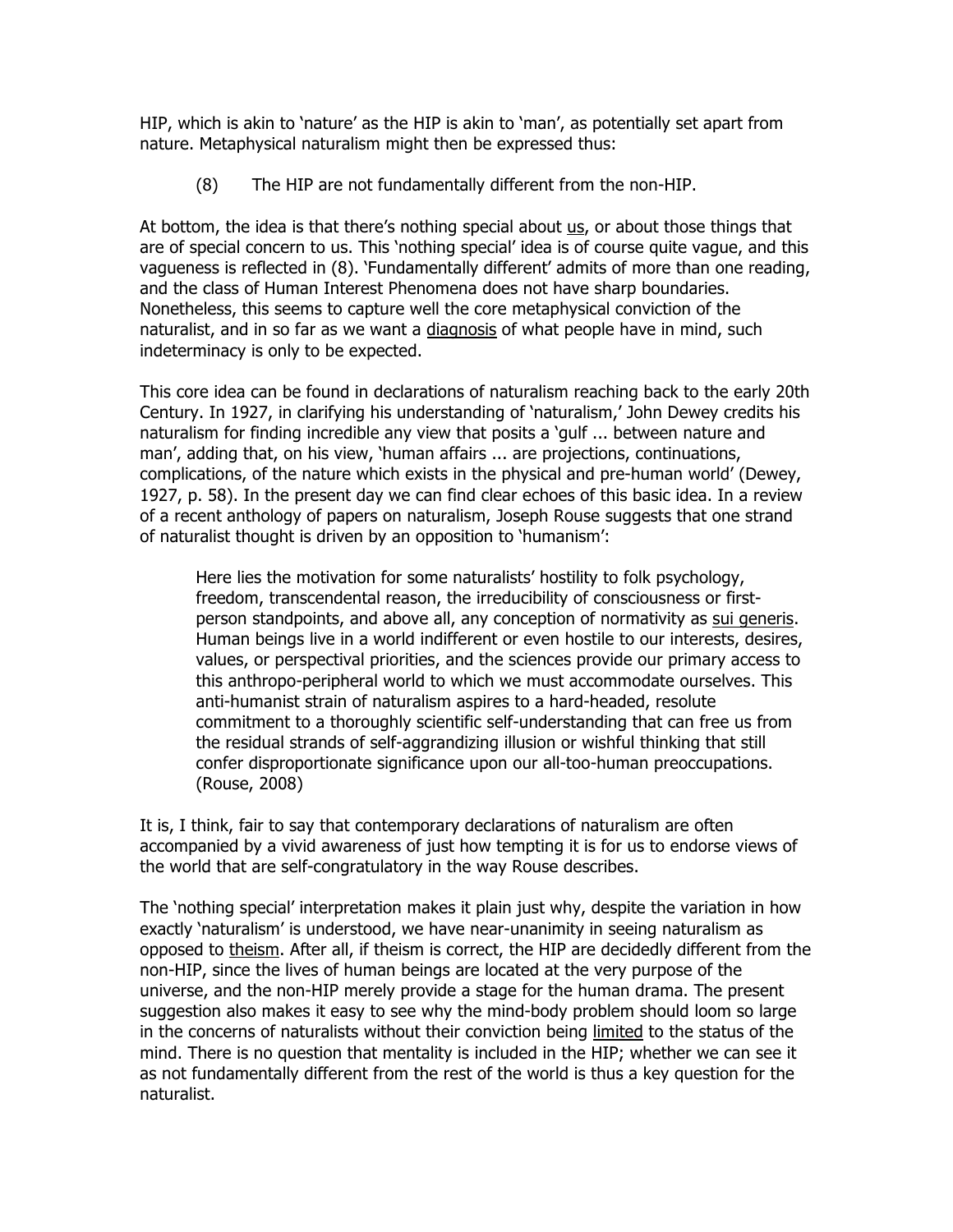Another advantage of (8) is that it makes sense of the fact that some surprising metaphysical views might be seen as metaphysically naturalistic despite non-standard elements. Consider a version of theism according to which all of nature is equally sacred in the divine plan, where humans occupy no special place in the universe. Or consider a panpsychist view according to which the human mind is indeed of a piece with the non-HIP, as everything in the universe is endowed with mentality. In such cases, the HIP and non-HIP are fundamentally similar, but the similarity is achieved at the cost of a rather radical revision of how we understand the non-HIP, e.g. giving up the ordinary view that microphysical particles lack mental properties.

The deliberate vagueness of 'fundamental similarity' in (8) also enables us to see how a property dualist could (without radical revision of our understanding of the physical) take himself to be a naturalist. When, for example, David Chalmers describes the dualism defended in The Conscious Mind (1996) as naturalistic, he stresses the similarities between phenomenal properties and physical properties on the dualist view, which similarities are primarily a matter of being governed by laws of nature and being subject to similar causal explanations.<sup>10</sup>

The 'nothing special' interpretation is offered as a diagnosis more than as a recommendation, and it does not handle all cases of naturalist talk equally well. For instance, it is not as easy to see how it can make sense of the emphasis on spatiotemporal location we saw above with  $(4)$ .<sup>11</sup> Two additional aspects of it are worth pointing out, however. First, it helps connect epistemic naturalism with metaphysical naturalism, since the key epistemic naturalist view might be described as the conviction that there is nothing special about what philosophers can do, and hence no position of special authority we can wield in adjudicating the development of science. Second, and most important for present purposes, it makes sense of the idea that physicalism is a version of metaphysical naturalism, as we'll see below.

## **Formulating physicalism**

i<br>L

Let us take the core idea of metaphysical naturalism to be (8). Presumably the physical realm is a decidedly non-HIP realm; there is nothing about physical entities as such that is of special interest to humanity. If we then formulate physicalism as the claim that everything is either physical or at least nothing over and above the physical, and that 'everything' ranges over all the HIP, then physicalism counts as a version of metaphysical naturalism. The significance of the physical, on this view, lies precisely in

 $10$  As he puts it, the view in question 'is naturalistic because it posits that everything is a consequence of a network of basic properties and laws' (Chalmers, 1996, p. 128).

<sup>&</sup>lt;sup>11</sup> There might nonetheless be an intelligible link between the privileging of the natural sciences and the focus on spatiotemporal location we find in (4). Consider the following striking fact about the entities posited by the most admired of natural sciences, namely, physics: physical entities pervade all of space and time, including those regions we ourselves occupy. Taking this for granted, one might implicitly suppose that anything in contrast to the entities described by the natural sciences would have to be separate from this single spatiotemporal system. Being spatiotemporally located would not, on its own, confer the status of being natural, but the pervasiveness of entities already deemed natural conjoined with this claim could motivate one to think that anything that is fundamentally different from those natural entities would need to be located elsewhere, thus giving rise to (4) as an expression of naturalism.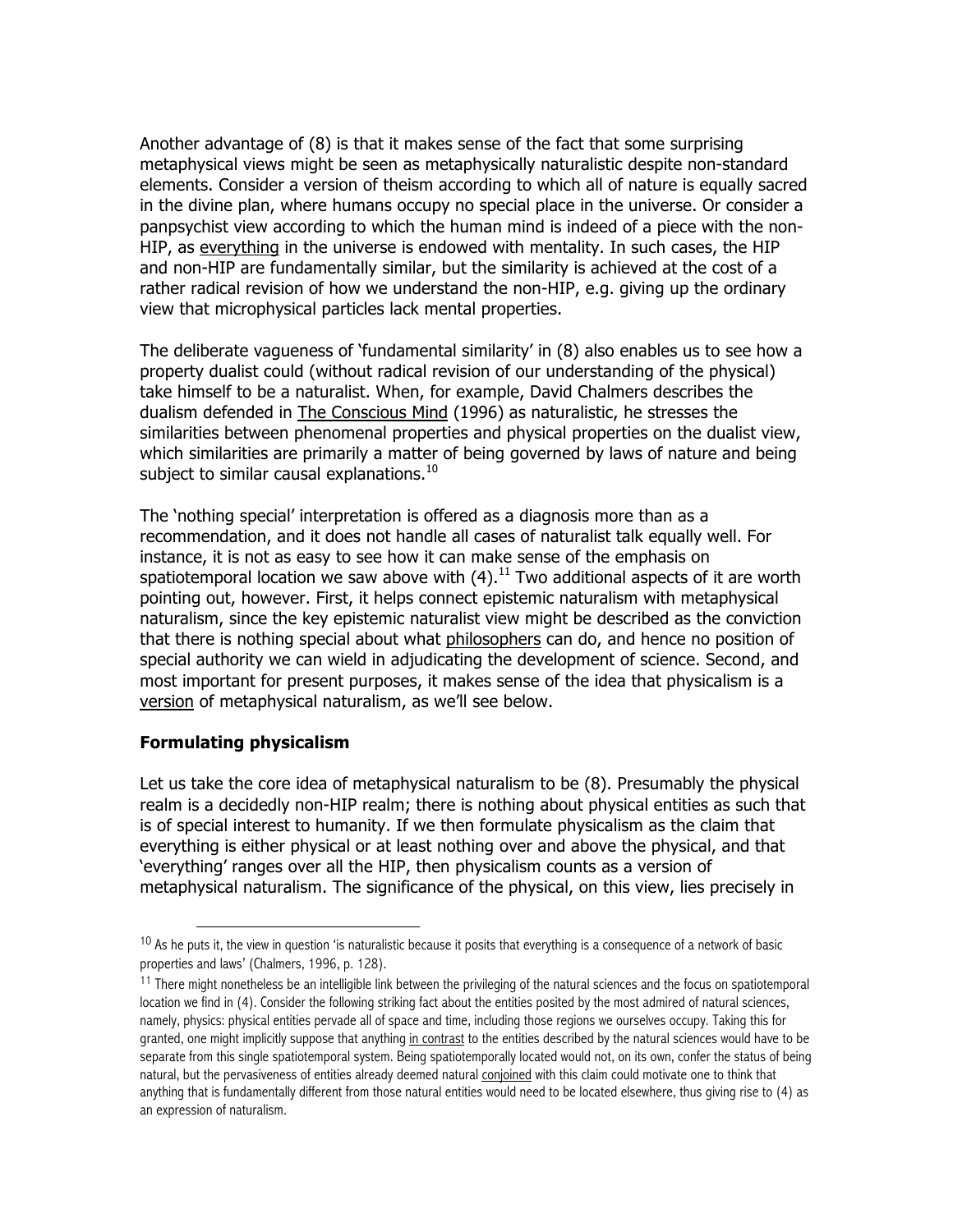its being a realm that is both indifferent to human interests and plausibly believed to be what ultimately makes up those things that are of special interest to us.

A formulation of physicalism needs to address at least three aspects of the claim: its extent, what is meant by 'physical', and the relation that everything in the extent is supposed to bear to the physical.

#### The extent of physicalism

ı

The question of the extent or scope of physicalism has received less attention than the other two questions of formulation. This may be due to the fact that controversies about the doctrine tend to revolve around cases that are obviously within its scope, such as actually existing mental phenomena. The preceding discussion of naturalism suggests that the physicalist claim ought to extend at least far enough to include everything that we might consider HIP—including biological phenomena, moral phenomena, and perhaps more.

What the physicalist claims about these phenomena will not be limited to the claim that the particular objects involved are physical objects. This is made clear by the fact that 'property dualism' as a position on the mind-body problem is considered incompatible with physicalism. The thesis should imply that all of the relevant properties and relations are either physical or—at least, when actually instantiated—appropriately nothing over and above the physical.

If properties are understood as abstract objects, this claim can strike one as very puzzling; after all, how can an abstract entity be a physical entity? Depending on how we want to understand 'physical', however, this may make perfectly good sense. For instance, classifying a property  $P$  as physical may mean only that it is a property in the domain of the relevant physical theory, where P itself can be construed along traditional Platonic lines as a necessarily existing entity not located in space or time. Most contemporary physicalists aim to be neutral on questions about the reality of abstract entities, and this stance is vindicated by the availability of such readings of 'physical'.

The focus on properties raises several other questions about the extent of physicalism. If we allow that there are uninstantiated properties, must they be included as well? Perhaps we can exclude those that are necessarily uninstantiated, but not those that are merely by luck uninstantiated. And there are nice questions about those that are necessarily instantiated—e.g. being such that  $2+2=4$ . One promising suggestion here is that the claim should extend just to those properties that are capable of being contingently instantiated.<sup>12</sup> Obviously, the significance of one's answers to these questions depends as well on just how many properties or relations one is willing to recognize in the first place, though the more permissive one is the more important it is to get clear on this parameter.

 $12$  A notable discussion of the extent of physicalism can be found in Andrew Melnyk's 2003 book A Physicalist Manifesto, in which he proposes that the claim extend to all causal or contingent tokens (pp. 10-11). The 'causal' is not redundant; if a necessarily existing God existed but still has a causal impact, that token would also need be caught in the physicalist net.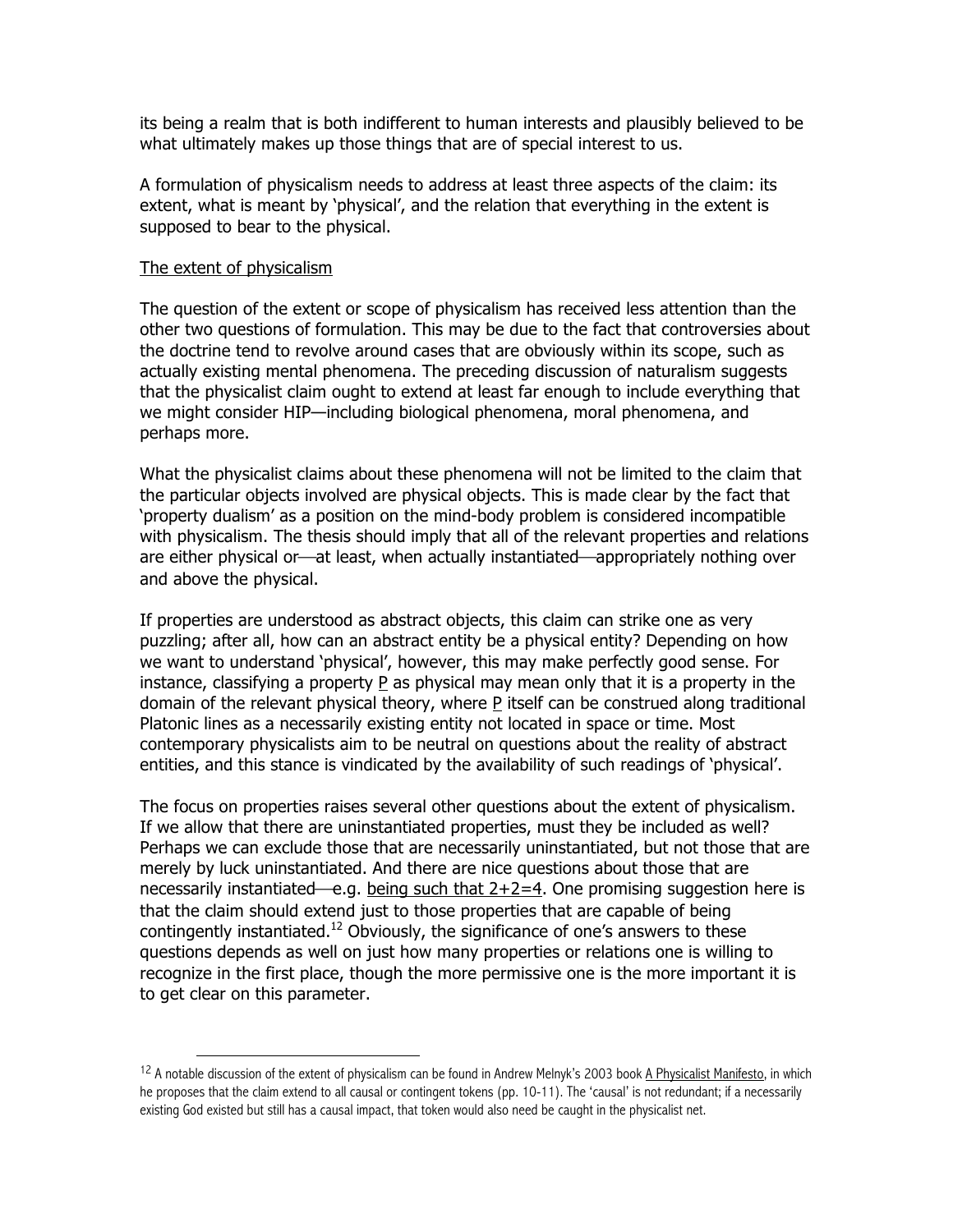Further, we should ask whether an attention to properties is sufficient. The physicalist is perhaps obliged to make a further claim about objects, events, laws, facts, or other entities. Consider objects: since they are plausibly not just bundles of properties, a claim only about the properties of objects might not say enough to satisfy physicalist scruples. For another example, consider laws: depending on one's view of laws of nature, even if all the actual instances of properties are caught in the physicalist net, this may not be enough to rule out laws of nature that the physicalist should reject.<sup>13</sup>

Nonetheless, for the remainder of this article I will focus solely on actually instantiated properties (understood hereafter as including relations), as it is at least obvious that the physicalist will claim that those are physical or (at least on each actual occasion of instantiation) appropriately nothing over and above the physical.

### Specifying the 'physical'

i<br>L

Let us start by considering a distinction drawn in the middle of the last century in thinking about the mind-body problem. In a classic discussion of emergentism, Paul Meehl and Wilfrid Sellars (1956) defined 'physical<sub>1</sub>' and 'physical<sub>2</sub>' as follows:

Physical<sub>1</sub>: an event or entity is physical<sub>1</sub> if it belongs to the space-time network.

Physical<sub>2</sub>: an event or entity is physical<sub>2</sub> if is definable in terms of theoretical primitives adequate to describe completely the actual states though not necessarily the potentialities of the universe before the appearance of life. (Meehl and Sellars, 1956, p. 252)

The physical<sub>2</sub> might be more loosely described as the inorganic; Meehl and Sellars' qualification regarding the 'potentialities' of such things is meant to make room for the possibility that after the appearance of life new, unpredictable features may emerge. Those features would not need to be named in an account adequate to describing the pre-organic world, however, and hence would not count as physical.

 $\gamma$ Physical<sub>1</sub>' is reminiscent of an approach to the mind-body problem associated more with the term 'materialism' than 'physicalism,' namely, defining the fundamental category as matter, where matter is understood in the Cartesian fashion as that which is extended in space. It should also remind us of the formulation of naturalism as the thesis that everything is located in one space-time network. As argued above, that attempt to make sense of naturalism is problematic. The notion indicated with 'physical $_2$ ' comes closer to being an adequate account of the natural, as the inorganic seems clearly to belong to the realm of things that fail to be of special human interest.

If the physicalist makes use of 'physical<sub>2</sub>', her doctrine threatens to be equivalent to metaphysical naturalism, whereas it seemed at first to be a logically stronger thesis. To restore that strength one could keep the approach exemplified in the definition of 'physical<sub>2</sub>' and narrow the domain of relevant explananda. In fact, if we think of physics as a discipline charged with explaining some range of phenomena less expansive than

 $13$  I have argued (Witmer, 2001) that the physicalist should include a claim about laws so as to ensure that physicalism is not a lucky accident, though I don't think we should make physicalism a necessary truth.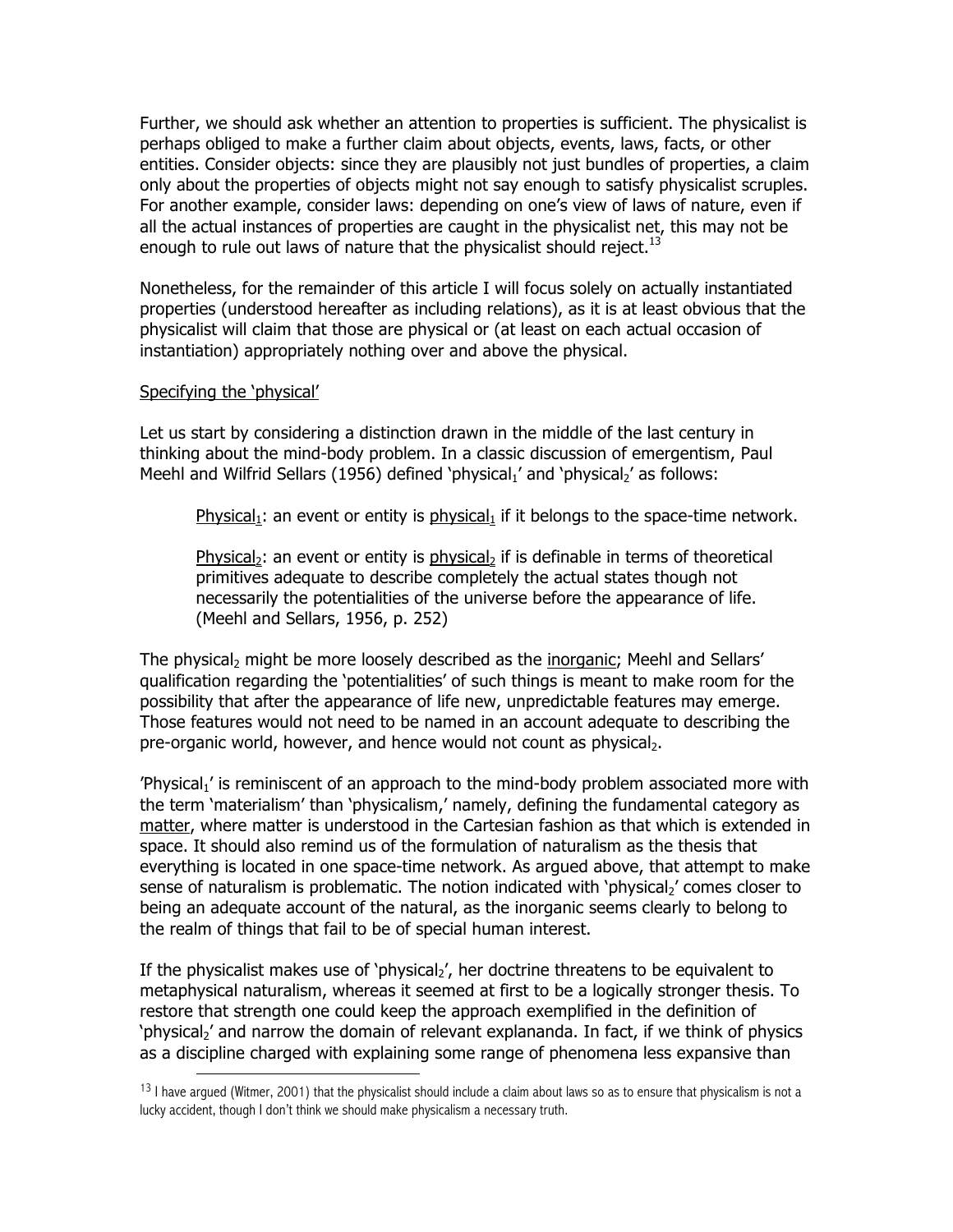'the inorganic', we might define the physical by reference to physics, or, rather, to some idealized version of physics—a version that succeeds in explaining those target phenomena.

This is the route taken by what is likely the most popular contemporary approach for specifying the physical. Plausibly, the popularity of this strategy turns on the fact that physicalism is itself motivated in some way by the impressive success of physics. Insofar as what motivates the physicalist is the success of some broader science—say, the physical sciences, as opposed just to physics itself—then a definition in terms of this broader set of theories may be in order, including perhaps chemistry, astronomy, and more. At one extreme what may impress the physicalist might be nothing more than the 'natural sciences'⎯in which case we are driven back to metaphysical naturalism.

There are two reasons one might want to focus on physics in particular—or, more precisely, that part of physics that is fundamental by physicists' own lights, quantum mechanics and microphysical theory. First, the entities at issue in the other 'physical sciences' seem likely to be appropriately 'nothing over and above' the entities delineated by physics, so including them in the domain of the physical is unnecessary. One could use 'physical' to encompass both that which counts as physical by the criteria we are now searching for and that which is appropriately nothing over and above the physical according to that first criterion, but that is likely to court confusion. In this article I will use 'physical' to mean that which qualifies as physical according to the initial criterion, and will occasionally use 'properly physical' to stress this point when necessary.

The second reason one might want to limit the (properly) physical to that part of physics concerns the justification of physicalism. One of the most popular and promising ways of supporting the doctrine appeals specifically to the thesis that physics is causally complete—more precisely, the thesis that all physical events can be given entirely adequate causal explanations solely by appeal to other physical events and laws. The easiest way to justify that claim, in turn, is by understanding the properly physical in terms of the domain of quantum mechanics and microphysical theory (Sturgeon 1998).

If it is agreed that the physical should be limited in this way, then one must bear in mind the fact that much discussion of physicalism has been conducted as if the 'physical' includes a broader range of properties. For instance, J. J. C. Smart's celebrated defense of the identity theory (Smart, 1959) focused on the identity of mental properties with neurophysiological properties—which would not count as properly physical on the present suggestion. If such properties really are appropriately nothing over and above the physical as delimited by theory, then this is a harmless practice, but it may help avoid confusion to distinguish an ordinary notion of the physical on which we enjoy an intuitive grip from the official notion tied to theory.<sup>14</sup>

The proposal that we specify what 'physical' is to mean by referring to physical theory has prompted a considerable skeptical literature (Crane and Mellor, 1990; van Fraassen, 1996; Montero, 1999; Crook and Gillett, 2001; chapter 5 of Stoljar, 2010). The core

<sup>14</sup> Papineau appeals to 'paradigmatically physical' events (1993, p. 30); see also the discussion of the ordinary-physical as it relates to the theoretical-physical in Witmer, 2000.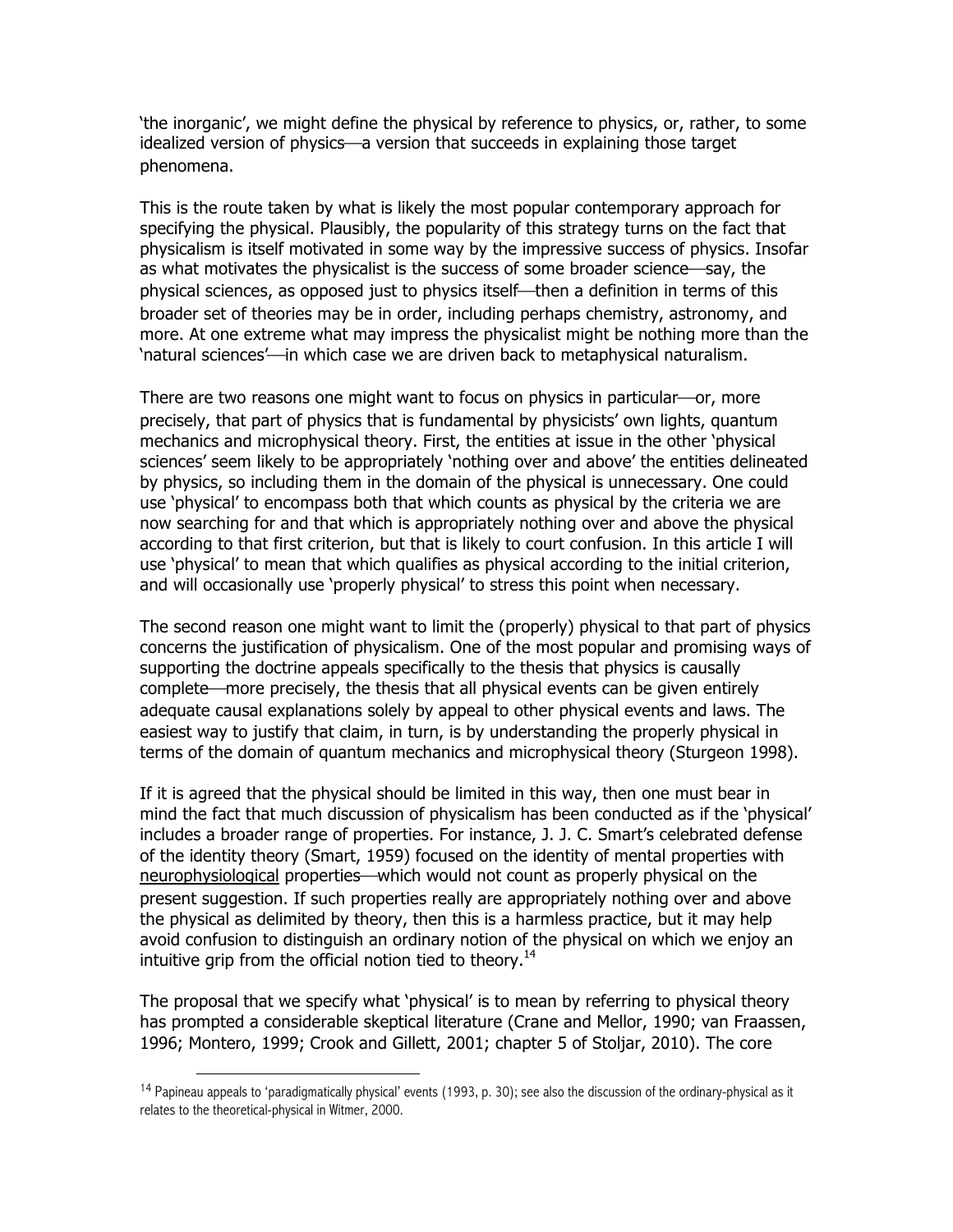worry can be traced to Carl Hempel (Hempel, 1969) and is now often referred to as 'Hempel's Dilemma'. It may be put as follows. The theory by reference to which the 'physical' is to be defined is either some actually existing theory or some theory that exists only in some ideal, possible future. In light of the history of science, it is likely that present theories are false, even if they are in some sense closer to the truth than past theories. As a result, the physicalist who takes the former option will be defining physicalism by reference to a false theory, which seems an unhappy result.<sup>15</sup> On the other hand, if the physicalist chooses the latter option, the resulting notion faces two important worries.<sup>16</sup> The obscurity objection is that an appeal to an ideal physical theory leaves the physicalist thesis too obscure to be properly evaluated. If we don't know what the ideal physical theory looks like, we don't know what sorts of properties will count as physical properties; how, then, can anyone support, attack, or otherwise assess the physicalist thesis? The inappropriate extension objection (to use the apt term from Wilson, 2006) is that the appeal to an ideal theory allows for the possibility that intuitively nonphysical entities could count as properly physical by being included in the ideal physical theory. Suppose that there are metaphysically fundamental mental events that make a causal difference to the behavior of physical particles, and an ideal physical theory will, because it must succeed in explaining the behavior of such particles, end up positing those mental entities. The result in that case is that such entities count trivially as physical, which seems an inappropriate extension of the category.

One important response to Hempel's Dilemma is that offered by Andrew Melnyk (Melnyk, 2003, pp. 223-237; also see Melnyk, 1997). Melnyk defends the first option (appealing to current physical theory) by arguing that physicalism is itself a scientific hypothesis, and hence, the attitude the physicalist takes towards it should be the same attitude that scientific realists take towards what they consider to be the best of current scientific theories. As scientific realists usually recognize that current theories are likely to be false, the attitude in question need not be one that is rendered irrational by that recognition. On Melnyk's account of the appropriate attitude, one assigns the theory in question a higher probability than any of its relevant rivals, where not every incompatible theory counts as a relevant rival. As a result, the physicalist can take this attitude towards current physical theory without thinking it true or even likely true. Even if we accept Melnyk's account of the relevant attitude, it's not clear that it resolves our dilemma. One reaction is to say that both the scientific realist and the would-be physicalist face a problem: shouldn't they be able to tell us what they do think is likely true?

Other responses to the dilemma can be classified as either blunting the second horn or avoiding both by understanding 'physical' without reference to theory at all. Among the

 $15$  It is worth noting that the mere falsity of current physical theory wouldn't matter; the physicalist is only exploiting the theory for its inventory of entities. The problem arises only insofar as one thinks that current physical theory makes an error in including or leaving out entities that an ideal theory would not.

 $16$  An additional worry is sometimes aired that is not, in my view, very serious. This is the triviality worry: if the ideal physical theory is ideal in the sense that it succeeds as a theory about all those phenomena which the physicalist believes to be ultimately physical, then those phenomena are trivially counted as physical simply by virtue of being the subject matter of the ideal physical theory. This worry can be set aside, however, as the physicalist can define the ideal theory as one that succeeds as a theory about all phenomena of interest to the physicist—which is less than all those believed by the physicalist to be ultimately physical. (This point is related to the one in the main text about exploiting Meehl and Sellars's definition of 'physical<sub>2</sub>'.)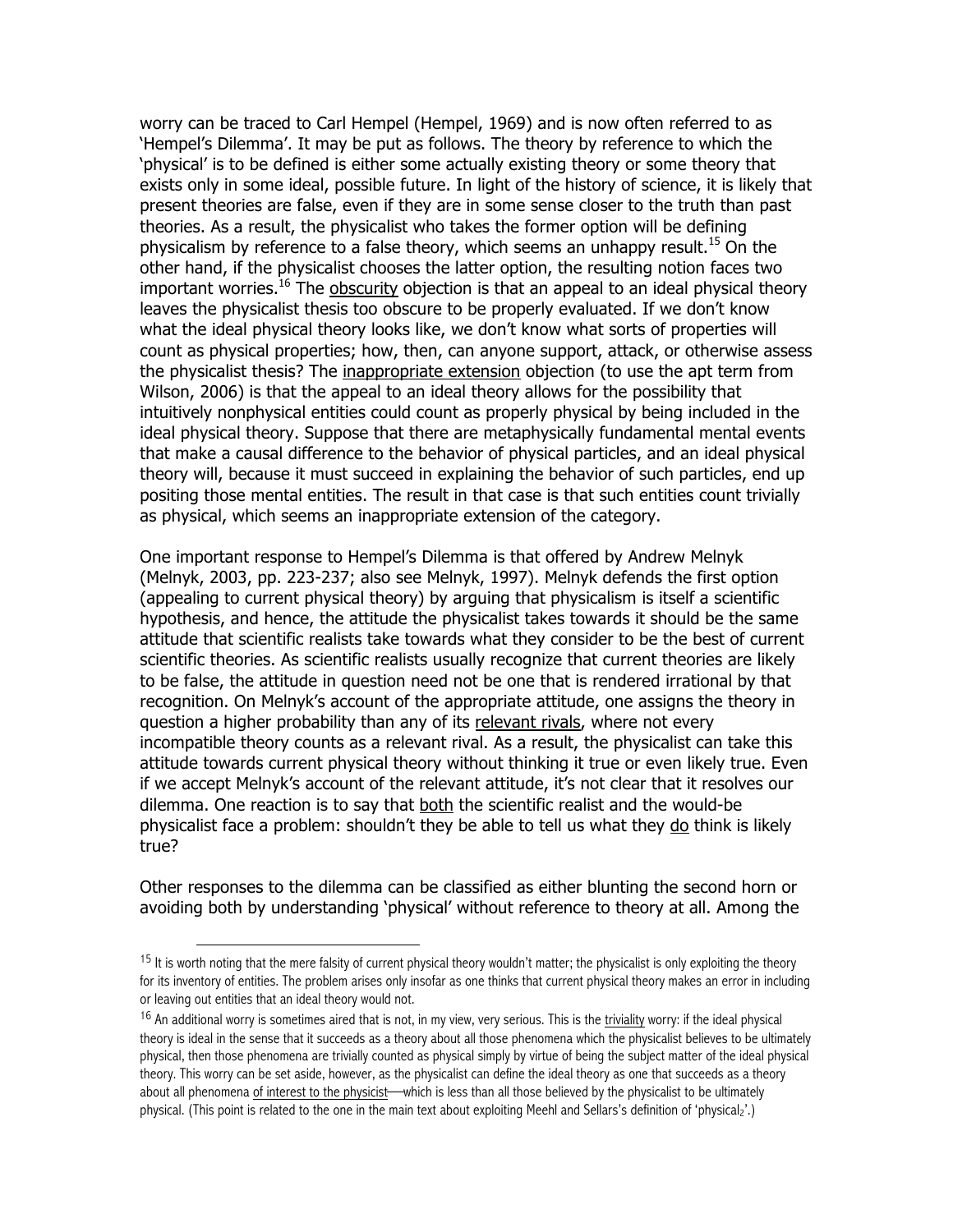former (Papineau, 1993; Wilson, 2006) is the strategy of dealing with the problem of inappropriate extension simply by stipulating that the 'physical' is not to include anything mental unless it is nothing over and above something else that qualifies as physical.<sup>17</sup> This move helps somewhat with the obscurity objection, since one can then know something about what is not included in the physical. An importantly different response to the dilemma is to define the physical in an entirely negative way. This may be called the Via Negativa response: what is meant by a physical property simply is a non-mental property-or, more precisely, one that can be understood in a way that doesn't characterize it in mental terms.18 Another variant is to drop talk of the 'physical' altogether and simply identify a metaphysical thesis as, say non-mentalism: everything is either non-mental or nothing over and above the non-mental (Papineau and Spurrett, 1999). Both versions should be distinguished from the approach that combines an appeal to ideal physical theory and a negative stipulation, as that offers an indirect link to current physical theory, the impressiveness of which is again part of the motivation for many physicalists (for discussion, see Gillett and Witmer, 2001; Montero and Papineau, 2005).

### The 'nothing over and above' claim

i<br>L

Suppose an account is available that tells us when a property counts as (properly) physical in the first place. As mentioned, many physicalists want to allow properties that are not themselves properly physical but are nonetheless related in the right way to the physical. Before focusing on how that 'right way' might be understood, it will prove instructive to get clear on why a simple identity approach is unpopular. Why not opt for (9)?

(9) Every property is identical with a properly physical property.

Common lore has it that (9)—known also as the type identity thesis—was overthrown by the recognition that there are properties that can be multiply realized, that is, instantiated at different times by virtue of quite different physical features (Putnam, 1967; Fodor, 1974; Boyd, 1980). It is important to distinguish two aspects of multiple realizability. When it is said that a given property F is multiply realizable, one part of the claim is a denial that there is any physical property P such that F and P are necessarily coextensive. This claim is one that an opponent of physicalist might urge in attacking the doctrine; it can hardly motivate dropping (9) as a requirement for physicalism.

The other aspect of multiple realizability, however, is that in the cases under consideration, the relation between the physical and F is plainly one in which it is misguided to see the instantiation of F as something requiring more than what is already given in the relevant physical conditions. This is easiest to see (and historically was made most evident) when the property F is already understood as a functional property, that is, the property of having some property that plays such and such a role. Where the

 $17$  Similarly, if one wants to ensure that physicalism is a species of naturalism, one might expand this prohibition to include anything that is HIP—so that, for instance, there are no basic biological properties among the physical.

 $18$  The Via Negativa needs to be spelled out in a way that doesn't commit the physicalist to the falsity of the classical identity theory; we cannot characterize the view, then, by saying that on it physical properties are defined simply as those properties not identical with any mental properties. Some more elaborate characterization as that given in the main text is needed.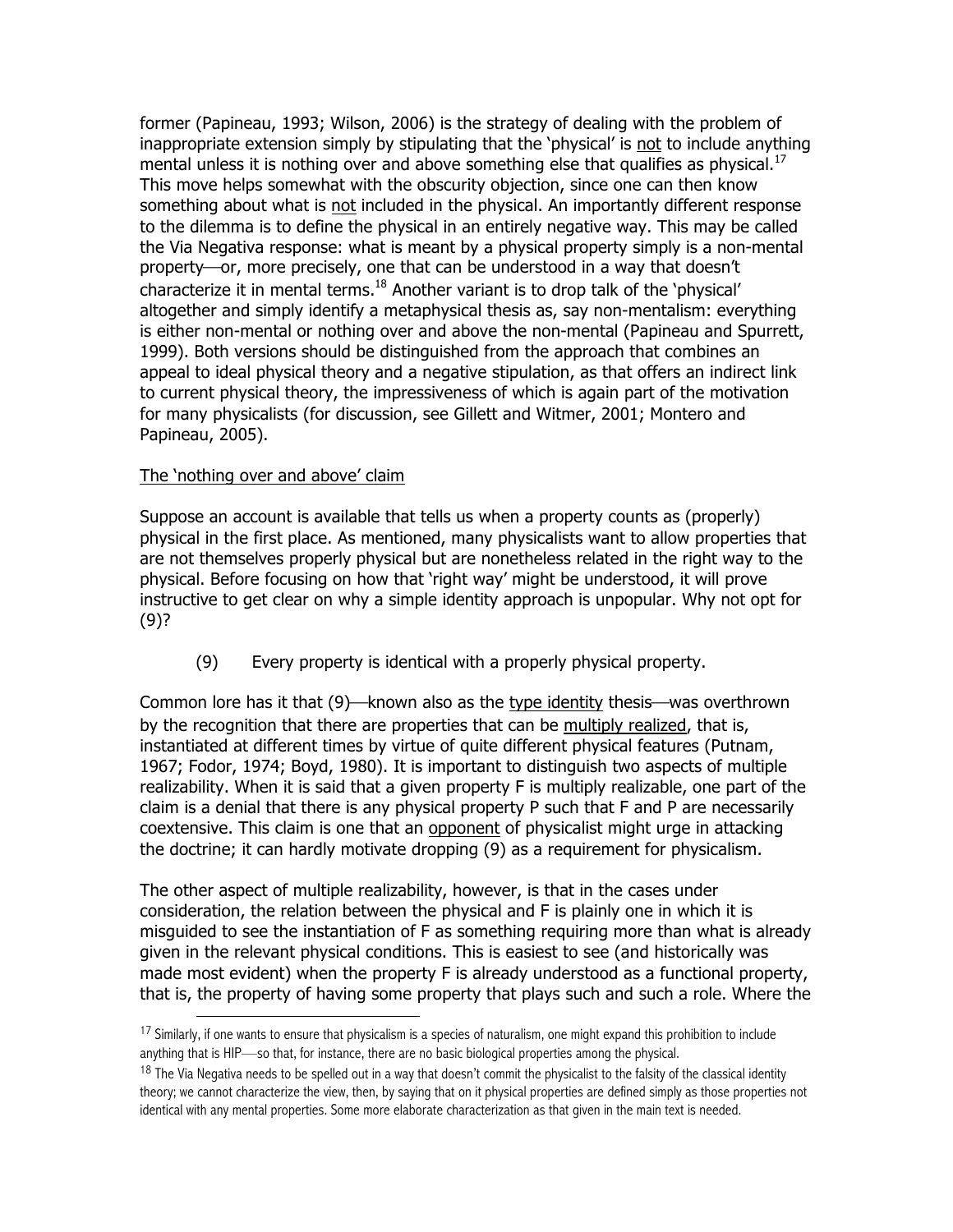property that plays the role is physical, and its playing that role is due entirely to physical events and laws, then the instantiation of F comes along 'for free'; it is not genuinely additional to the physical conditions there satisfied. It is what Armstrong has called an 'ontological free lunch' (Armstrong, 1997, pp. 12-13).

The relation exemplified in these examples has come to be known as 'realization': the property F is realized by some physical property or properties in a way that satisfies physicalist requirements. Exactly how the term 'realize' is best used has been a matter of some contention (Gillett, 2002; Polger, 2007; Shoemaker, 2007); the present point, however, is just that the relevant examples illustrate how a property could fit into a physicalist world without being strictly identical with any physical property. Indeed, even if the examples are entirely fictional, so that no properties are ever actually multiply realized, if their possibility is allowed, that would be enough to show that (9) is not necessary for the truth of physicalism. This is an important point to keep in mind in light of the renewed controversy over whether there really are multiply realized properties (Kim, 1992; Heil, 1999; Shapiro, 2000; Polger, 2002).<sup>19</sup>

The foregoing discussion sheds some light on the relation between physicalism and 'reductionism'—at least in some sense of that vexed and politically loaded term. While 'reductionism' is often associated simply with the type identity thesis, the rationale for not requiring such identity we can, without that requirement, secure something that still has a 'reductive' sound to it, namely, the claim that nonphysical properties are nothing over and above the physical. It is far from obvious, however, just how this reductive commitment may or may not be related to claims about intertheoretic reduction as discussed in the philosophy of science (e.g. in such seminal texts as Kemeny and Oppenheim, 1956; Nagel, 1961; Schaffner, 1967; Nickles, 1973; Churchland, 1979; Hooker, 1981).<sup>20</sup>

Thus far, we might formulate physicalism as (10):

i<br>L

(10) Every property is either physical or, on every actual occasion of instantiation, nothing over and above the physical conditions that actually obtain.

One may wonder, of course, just how this 'nothing over and above' talk is to be understood. Such talk is certainly not without intuitive appeal, and it is associated with talk that has wide currency in philosophy generally, especially talk of grounding one property in another, or talk of something's having one property in virtue of having another. It is also associated with talk of truth-making, and the physicalist is plausibly committed to the claim that when a nonphysical property F is actually instantiated, the physical facts make true the proposition that F is thus instantiated (Melnyk, 2003, p. 59).

 $19$  It's worth pointing out, too, that even if functional properties are deemed impossible for some reason, there are other kinds of cases in which a property appears to 'come for free' given other, more basic properties, e.g. when a determinable is instantiated by a determinate.

<sup>&</sup>lt;sup>20</sup> For a useful discussion of one example of how different literatures on 'reduction' can become confusingly entangled, see Robinson, 2001.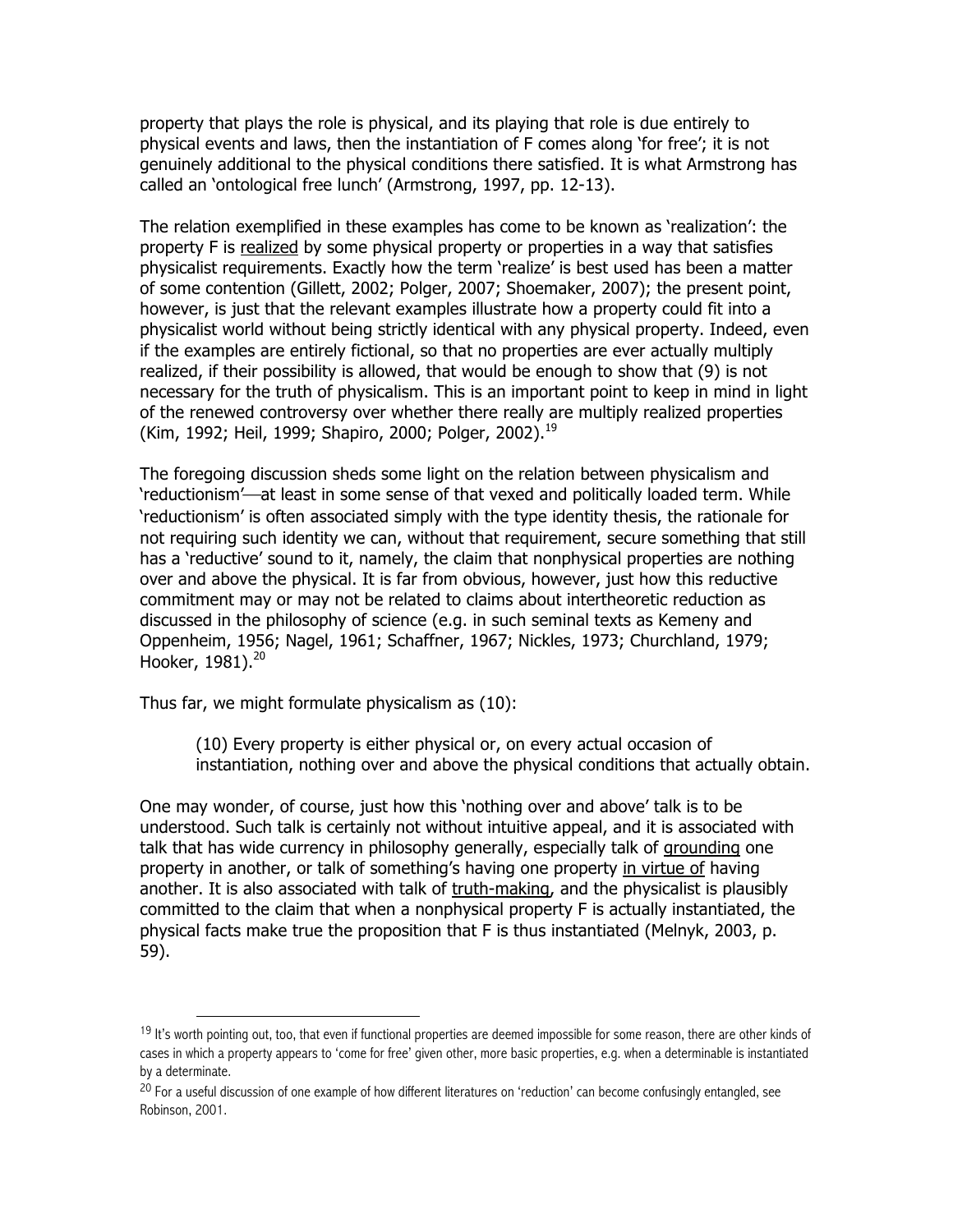In moving beyond (10), we might aim to eliminate the 'nothing over and above' talk entirely in favor of more familiar notions, finding it objectionably obscure. Even if we don't think such elimination necessary to have a respectably articulated thesis on the table, we will likely want to clarify (10) by getting clear on just what it is meant to entail.

The notion of supervenience has been widely thought to help in this regard. Briefly, one family of properties supervenes on another family just in case there can be no difference in the former without some difference in the latter. In other words, the total state of something with regards to one family of properties (the 'subvenient' if you will) suffices for its total state with regards to the supervenient family. An easy example to use to keep the idea clear is that of aesthetic and non-aesthetic properties. Plausibly, if two items differ in their aesthetic properties, they must also differ in some non-aesthetic properties; there cannot be a bare aesthetic difference. This is in turn a function of the derivative status of aesthetic properties; if something is ugly, something makes it ugly.

If the nonphysical properties are an ontological free lunch, fixing the physical properties should fix the nonphysical properties; and this just what an appropriate supervenience thesis delivers. The qualifier 'appropriate' is crucial, however, since there are many different ways in which the basic idea of supervenience can be fleshed out. In particular, the relevant comparisons can be understood in a variety of ways. What sorts of objects are to be compared for sameness and difference in the relevant properties, and how exactly are the relevant pairs to be selected? We might compare objects, regions, or entire worlds, and we might even compare the state of one thing with respect to its supervenient properties with the state of a distinct thing to which it is mapped with respect to its subvenient-properties. Permutations of these parameters can result in a wide variety of distinct supervenience claims. (See Kim, 1993; Savellos and Yalçin, 1995; Stalnaker, 1996).

Perhaps the most popular supervenience thesis in contemporary work is that which makes use of the notion of a 'minimal physical duplicate,' a term introduced by Frank Jackson (Jackson, 1998, pp. 11-13) to enable us to formulate a kind of global supervenience thesis, one that compares entire possible worlds. A minimal physical duplicate of a world w is, intuitively, what one would get if one were to take the physical description of w as a recipe, building a new world out of nothing but the ingredients spelled out in that recipe. No additional objects, events, or properties are added; nothing is in that world except what comes along necessarily given the recipe. The supervenience thesis now available is  $(11)$ :

(11) Any minimal physical duplicate of the actual world is a duplicate simpliciter of the actual world.

The need for minimality arises from an important complication. Consider the property of being the happiest person in the world. Even if mental properties are in fact as the physicalist envisages, it is clear that fixing all the physical properties will not on its own suffice for someone's having this property. To see this, consider a possible world w just like this one in every physical respect, yet in addition, w contains an extra mind that is entirely independent of the physical. Even if the mental state of each actual individual is as the physicalist imagines, if the extra individual in  $w$  enjoys a level of happiness</u>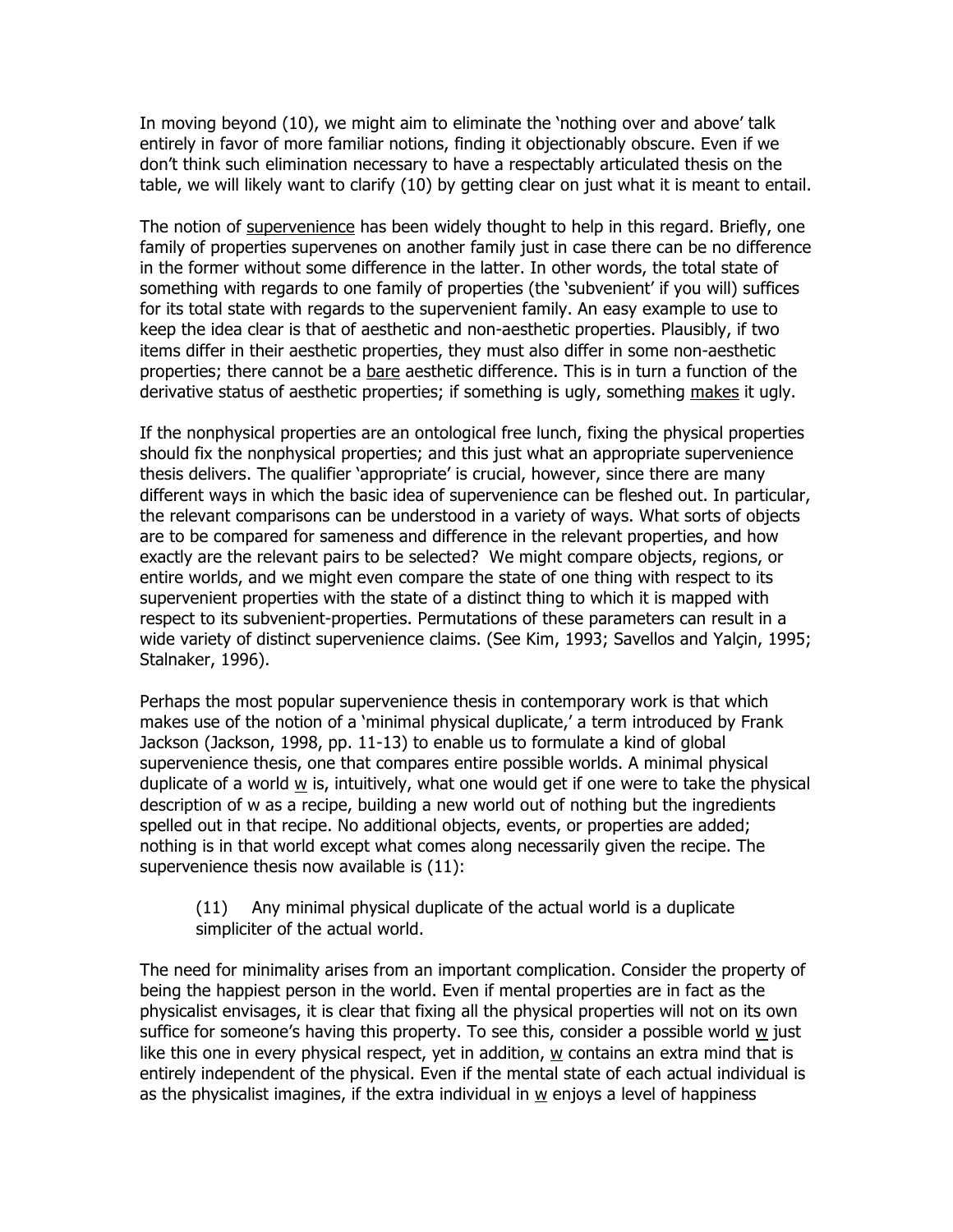greater than that of each actual individual, this addition will make a difference as to who has the property of being the happiest, and, as a result w differs from the actual world with respect to some nonphysical property without differing in any physical respect. $^{21}$ 

In light of this complication, it may be incorrect to describe the physicalist's commitment as requiring that the way things are generally is nothing over and above the way things are physically; after all, to get something that suffices for the distribution of nonphysical properties one needs not just the way things are physically but that in combination with a kind of totality fact—the fact that nothing is added to the situation beyond that which comes for free with the physical properties. This totality fact is presumably not best classified as just a fact about the properly physical.

Suppose (as many hold) that (11) is necessary for physicalism; is it also sufficient? It will clearly not be sufficient if the range of possible worlds at issue in (11) is implicitly restricted in some way—say, to only those worlds with the same laws of nature as the actual world. In that case, the truth of (11) could be explained in a way incompatible with physicalism. There is no prima facie difficulty in supposing there could be laws of nature that link distinct entities in such a way as to guarantee that fixing the physical fixes everything else, even though the 'everything else' includes things that are indeed something over and above the physical. For (11) to come close to a sufficient condition, the relevant minimal physical duplicates must be drawn from among all the possible worlds, without restriction.<sup>22</sup>

Even with this clarification, there are reasons to suspect that (11) is not sufficient. For one, we might worry that there could be 'brute' metaphysical necessities, that is, necessities not explainable in terms of anything deeper, so that physical entities are simply related to nonphysical entities in a way that makes (11) true without having any consequences for the nature of those nonphysical entities (Melnyk, 2003, pp. 58-59). For another, the contrast between metaphysical and nomic necessity presupposed in the previous paragraph might be a false one, in which case even the 'full strength' reading of (11) might be explained by laws of nature, which apparently undermines its significance (see Wilson, 2005). Finally, there is a general lesson from the philosophy of science that seems applicable. The physicalist will want to say that the nonphysical properties are instantiated in virtue of the physical properties, which is an explanatory claim. But the familiar lesson from philosophy of science is that sufficiency is not itself sufficient for explanation; we may suspect, then, that a merely modal thesis such as (11) cannot ensure the relevant explanatory import of physicalism. In general, with each of these worries, the point is that there may be ways of explaining the truth of (11) that run counter to the physicalist thesis. What is needed is not just supervenience but, to use Terence Horgan's terminology, superdupervenience: supervenience that is explainable in a physicalistically acceptable fashion (Kim 1990; Horgan, 1993; McLaughlin, 1995).

 $21$  This example presumes that physicalism can be contingently true, so that even if all actual mental properties are nothing over and above the physical, there are possible instances that conform to the dualist's view of things. Functionalists have generally allowed such a possibility, but there has been some dispute over the availability of this position (Levine and Trogdon, 2009).  $22$  It should be noted that the minimal physical duplicates plausibly need to duplicate the laws of physics in the actual world, since such laws would be included in the physical 'recipe'; the point is that no other laws, if there are any other laws, can be presumed to hold constant.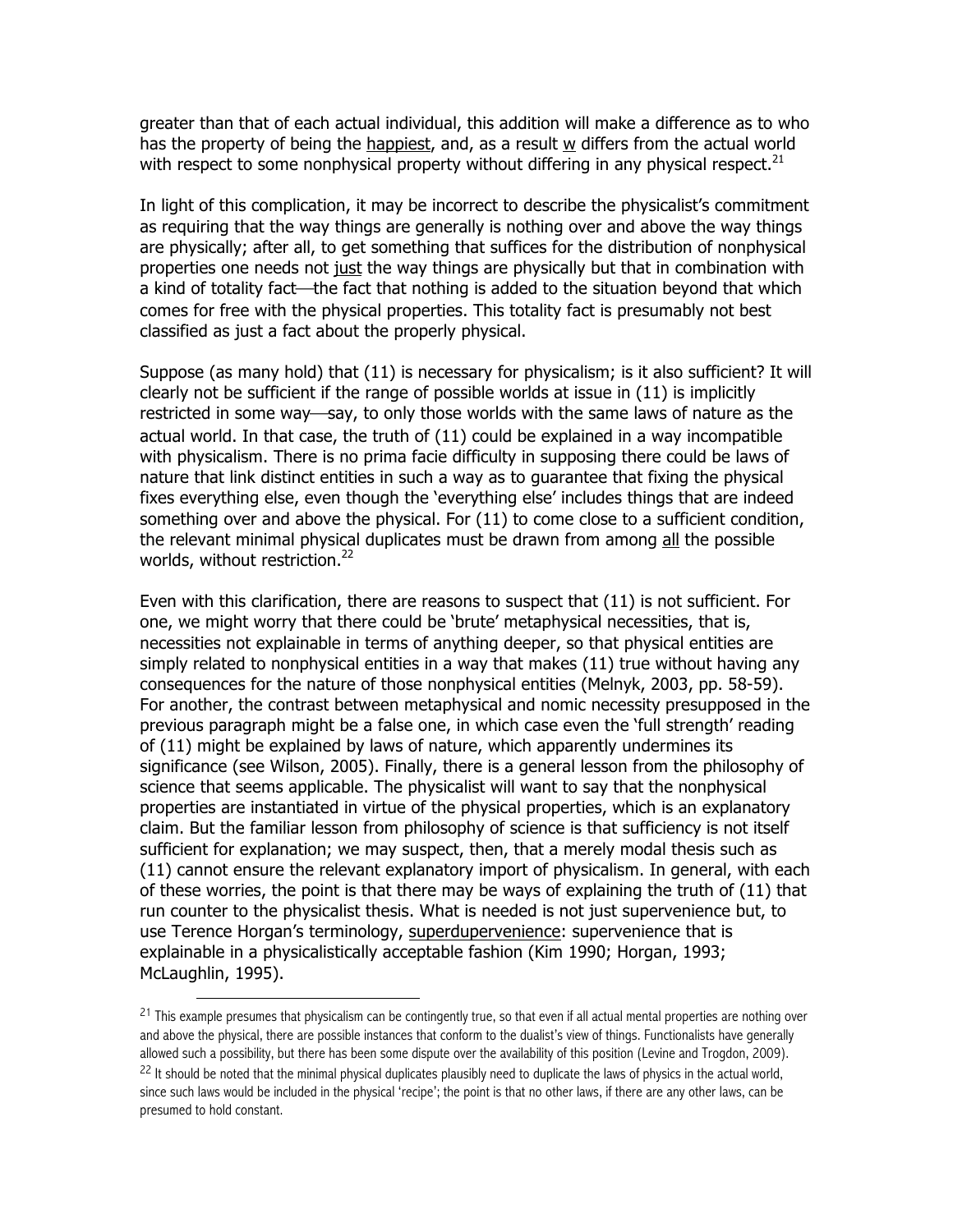In light of this, we might try formulating physicalism in terms of some set of possible relations that actually instantiated properties might bear to the physical, each of which would make available the kind of explanation of the sufficiency of physical facts that is wanted, an explanation that would vindicate the 'nothing over and above' talk. Consider (12):

(12) Every actually instantiated property is either (i) identical with some properly physical property or (ii) a functional property, where on each actual occasion of instantiation, it is realized by physical properties.

The idea that physicalism is best formulated as (12) has gained in popularity in recent years, largely because it seems better placed to provide a sufficient condition on the doctrine (Melnyk, 2003; Kim, 1998, pp. 23-27).

Advocates of (12) will naturally focus on the notion of realization, given its central role and the fact that, unlike the clear and simple relation of identity, clarification is surely in order. On some accounts of realization, only properties that are functional in a suitably broad sense can be realized, where a property is functional in the sense used earlier, namely, being a property expressible as the property of having some property that plays role R (for a careful overview of some options here, see Shoemaker, 1981). A property R realizes such a functional property just in case it in fact meets condition C. This is a very simple and tidy account, but it exacts a considerable cost: any actually instantiated property that is not plausibly identified with a properly physical one needs to be functional in the relevant way, and it is far from obvious so many properties could be plausibly construed as functional in this way.

Not all accounts of realization tie the notion to functional properties understood in this fashion, however. Some alternative accounts lean on a certain increasingly popular background view, namely, that properties in general are individuated by the causal powers they contribute to their bearers. Suppose that a property F is associated with a set C(F) of causal powers in this way and that R is likewise associated with a set C(R) of causal powers. On the 'subset view' of realization, R realizes  $F$  just in case  $C(F)$  is a proper subset of C(R) (Clapp, 2001; Shoemaker, 2001; Shoemaker, 2007). Since C(R) includes members not in C(F), R is a distinct property from F, but since every member of  $C(F)$  is a member of  $C(R)$ , once R is instantiated, F is thereby automatically instantiated as well.

An aspect of the subset view of realization that makes it especially appealing for the physicalist is that it seems to promise an account of how a property could be distinct from its physical realizer yet connected to it in a way that appears to avoid duplicating causal powers. When F is realized by R, it is not as if there are two sets of causal powers at work; there is just one set that is operative in the situation, while the two distinct properties are related in different ways to that one set of causal powers. This might alleviate several worries about the causal role of properties that are not themselves properly physical, although the matter is quite controversial. $^{23}$ 

 $^{23}$  The worries in question revolve around the 'exclusion problem'—roughly, the problem of finding a suitable causal role for nonphysical properties given the (presumed) fact that physical properties already provide adequate causal explanations on their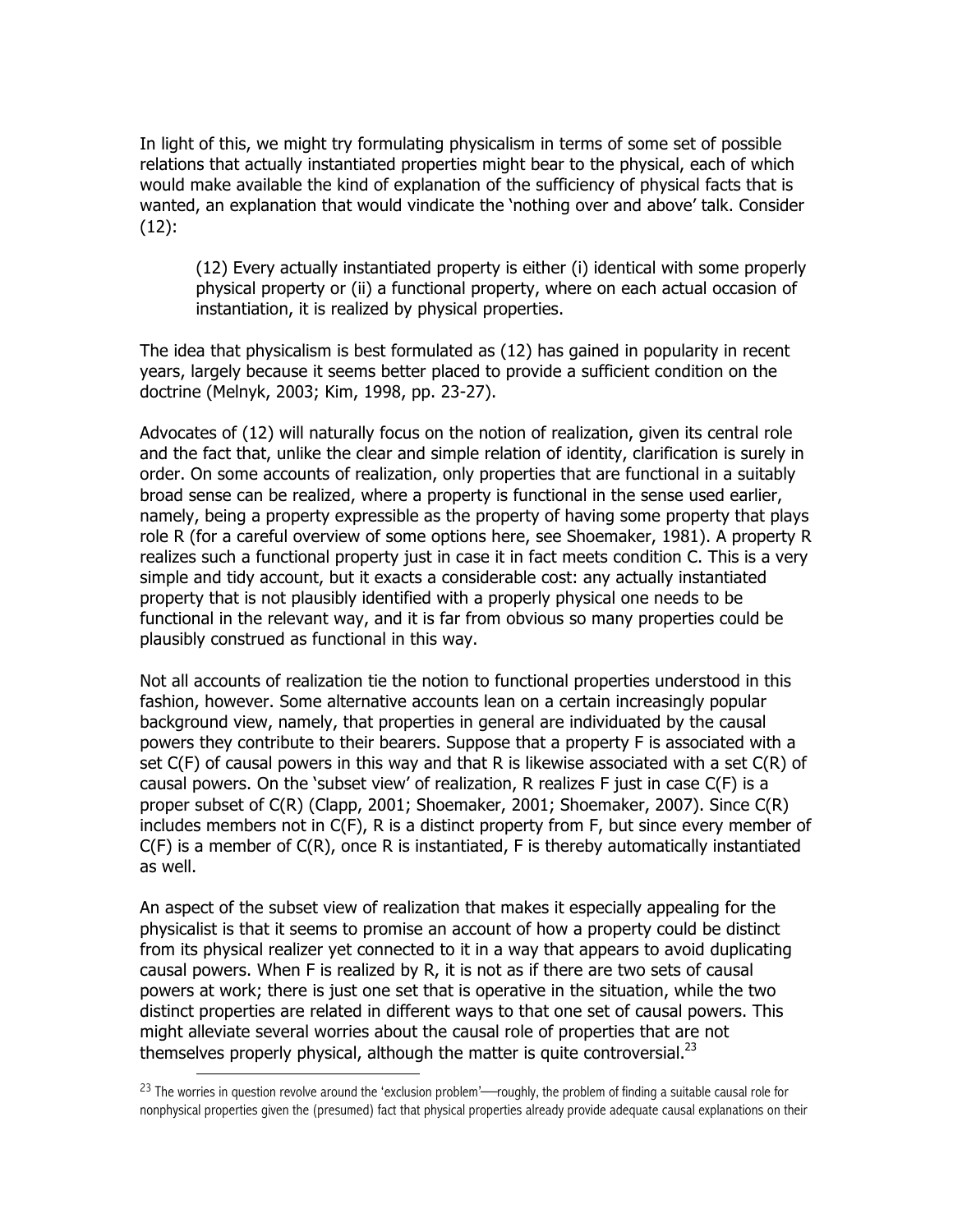# **Support for naturalism and/or physicalism**

The doctrines of naturalism and physicalism enjoy extremely widespread support in contemporary philosophy, so much so that they seem often taken for granted. Nonetheless, there are at least two important ways in which physicalism has been supported, and there is a rough (and rarely articulated) argument for the more general and nebulous doctrine of metaphysical naturalism. I start with the latter.

### Naturalism and a general trend of dethronement

How can the thesis of metaphysical naturalism be supported? If the 'nothing special' interpretation is adopted, it is not hard to see how someone could find metaphysical naturalism compelling. Again, let 'HIP' stand for the Human Interest Phenomena—minds, life, morality, and perhaps other things—and consider (8) as an expression of metaphysical naturalism:

(8) The HIP are not fundamentally different from the non-HIP.

It has often been said that there were a number of powerful historical moments in leading humanity to disabuse itself of the idea that it was at the center of the universe: there was the Copernican revolution, so that our planet is literally not at the center of the solar system; there was the Darwinian revolution, which assimilated mankind to the rest of the kingdom of life; and there was the impact of Freud, forcing us to take seriously the effects of our non-rational nature. These three famous moments seem to exemplify a more general trend of dethronement of humanity in the development of the sciences. It is not clear that one could specify this trend with any precision; it is nonetheless quite plausible to say that such a trend has shaped the thinking of contemporary philosophers—not to mention contemporary thought in general. The idea is simple and familiar: science has repeatedly debunked those views on which humanity and our interests occupy a special place in the world.

Whether this idea can be worked up into a powerful argument for metaphysical naturalism as per (8) is a good question. We could stipulate a more precise meaning for 'not fundamentally different', taking as our cue the formulation of the 'nothing over and above' aspect of physicalism. The more difficult task lies in thinking about how one could appropriately project from examples of the HIP that have been shown to be nothing over and above the non-HIP to the general conclusion that the same is true of all the HIP. Suppose that the class of the HIP is akin to the class of grue things (Goodman, 1983), so that generalizing from the naturalistic status of some of them to all of them is unwarranted. Similarly, the category of the non-HIP may be heterogeneous as well, undermining such a generalization.

A distinct strategy here would be to develop an argument aimed not at supporting (8) directly but instead at the conclusion that we should not give any epistemic weight to any inclination we may have to treating the HIP as special—or, perhaps, more weakly,

i<br>L own. For representative discussions, see Heil and Mele, 1993; Horgan, 2001; Marcus, 2001; Heckmann and Walter, 2003; Bennett, 2007.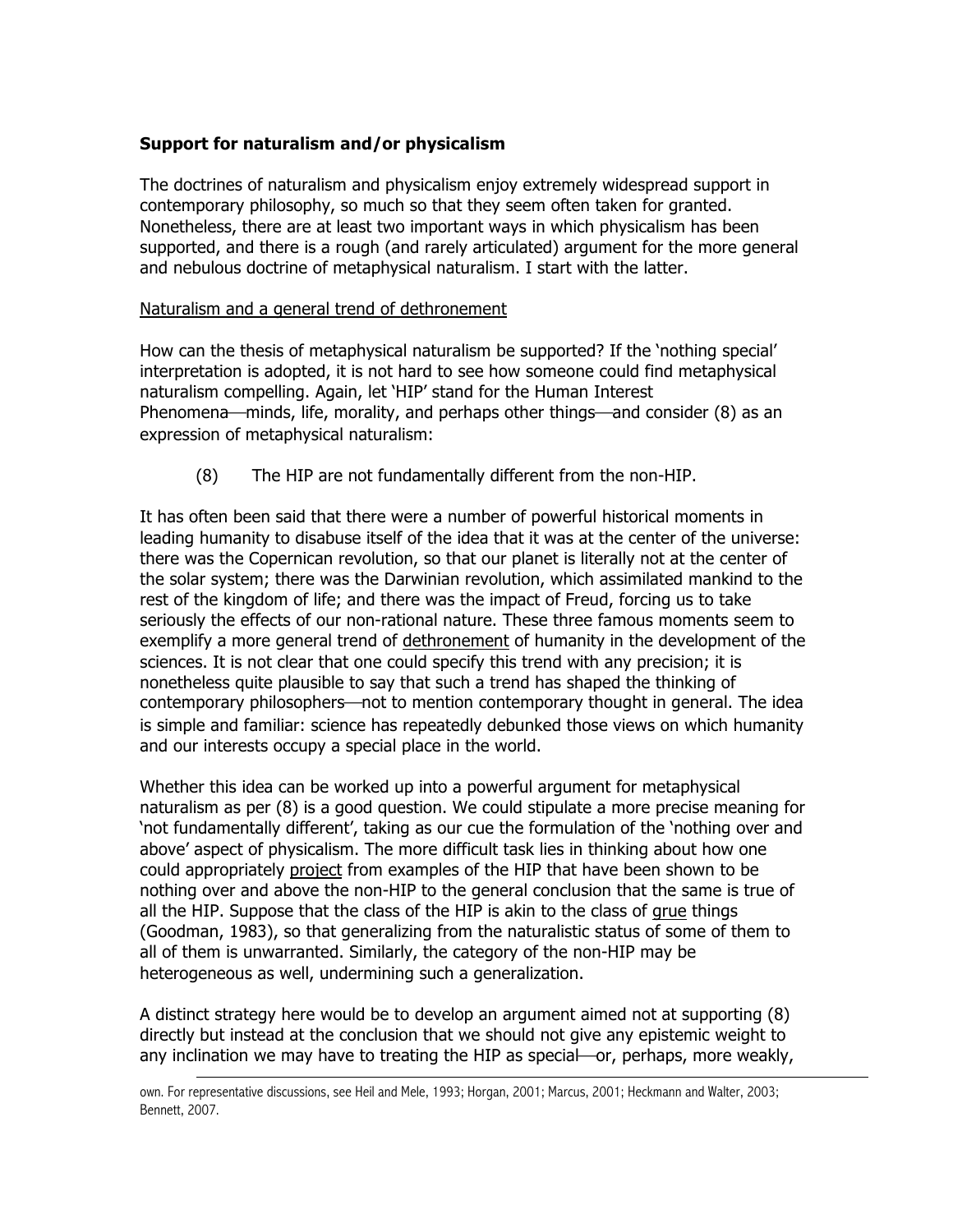that we should treat them as prima facie unjustified, given their poor historical track record. On its own, this does not motivate endorsing (8); general considerations of simplicity may, however, tilt the scales here. If our inclinations to deny (8) are not to be trusted, and in general we should aim for simpler theories, then this may give us good reason to treat the truth of (8) as at least a default view.

Of course, if we have independent evidence for physicalism, and physicalism implies (8), then we have much more reason to endorse metaphysical naturalism.

#### Physicalism: inductive arguments

i<br>L

The first of the two influential routes to justifying physicalism is roughly inductive in character: argue that since a wide variety of phenomena have already been shown to be nothing over and above the physical, the physicalist is justified in making the inductive leap to conclude that all actual phenomena are likewise grounded wholly in the physical.

One way to develop this argument is by appealing to an alleged history of successful intertheoretic reductions. That is certainly the justification imagined by those philosophers writing in the middle of the twentieth century who were concerned to defend a physicalist theory of the mind (see especially Oppenheim and Putnam, 1958). As they saw it, the work had already been done in showing that the sciences—at least, most of those other than psychology and those dependent on psychology—reduce, in order, to biology, chemistry, and ultimately to physics. In effect, on this view, physicalism as a view about everything other than the mental had already been demonstrated by a string of successful reductions, so that all that remained was to justify the extension of physicalism to the realm of the mental.

There are two important problems facing this approach. First, it is not entirely clear how intertheoretic reduction, understood as a phenomenon studied in the philosophy of science, is to be related to the key metaphysical claims of the physicalist. The literature on the former is bound up with epistemic concerns about the preservation of epistemic virtues across theory change, which is not directly relevant to the physicalist's claim. In particular, the best known account of intertheoretic reduction—the derivational account offered by Ernest Nagel (1961)—is subject to important worries regarding its significance for metaphysical debate (Kim, 1998).

Second, and most pressing, the view that intertheoretic reductions are widespread in actual science is now widely rejected by philosophers of science. The claim that biology has been shown to be reducible to chemistry, for example, is far from being uncontroversial. No one doubts that all sorts of interesting intertheoretic links have been found and developed, but the controversy is over the proper interpretation of those achievements (See chapter 2 of Garfinkel, 1981; Kitcher, 1984; Smith, 1992; Sklar, 1999; for a book-length treatment of the significance of 'post-reductionist philosophy of science', see Horst, 2007.) $^{24}$ 

 $^{24}$  It is a nice question whether or not the shift in attitude between the middle of the last century and now is due more to changes in how carefully philosophers of science attend to the details of actual science or more to shifting standards of what is needed for something to count as a genuine 'intertheoretic reduction'. The answer to this question is relevant to the prospects for the argument strategy discussed in the next paragraph.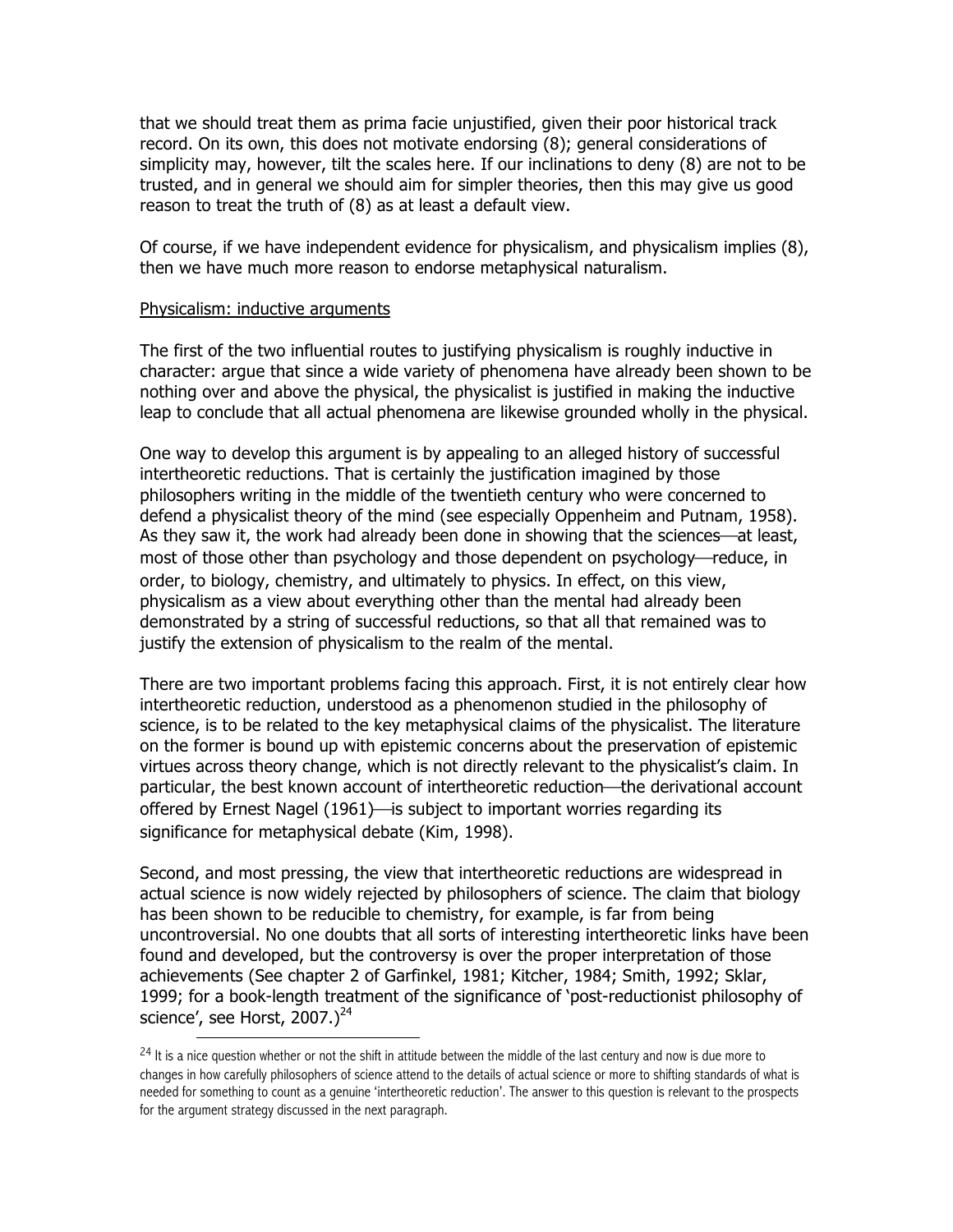Even if the physicalist cannot find a history of successful intertheoretic reductions, she may still find a history in which physicalist commitments are repeatedly vindicated. One very detailed development of this strategy can be found in the last chapter of Melnyk's A Physicalist Manifesto (2003), in which he reviews a variety of examples from natural science (ranging from such things as chemical bonding to cardiac musculature), to argue that the scientific results give us the resources for defending many identity hypotheses of the sort that vindicate physicalism. On his view, physicalism requires every particular entity to be either physical or physically realized, where realization is tied to the notion of a functional type. The scientific results will not speak directly to this, of course, since they won't speak of 'realization' directly or focus on these questions; but it may be that, as Melnyk argues, the results do enough to show that if we make the needed identifications, we are able to explain all that needs explaining about the relevant phenomena.

The general strategy may be illustrated with what Melnyk says about solidity. As he stresses, 'the physicist's account of solids just sketched is not yet a physicalist account of solids' (Melnyk, 2003, p. 241). The former implies that solidity includes certain properly physical features, which features can explain a wide variety of explananda—e.g., the fact 'that solid items retain their size and shape despite the effects of gravity, and despite the application to them of (a restricted range of) mechanical forces' (242). Still, this is consistent with saying that solidity involves something in addition to what is needed to explain those things. The key move is then made by pointing out that, so far as those explananda are concerned, 'there is no theoretical need to construe solidity as anything more than a physical or a functionalbut-physically-realized property' (242) Given the general principle that we should minimize our commitments, this gives us reason to think that the best explanation of those facts is one that vindicates the physicalist hypothesis regarding solidity. If this can be repeated for many and varied cases, this can serve as powerful evidence for physicalism in general.

The task is far from trivial. One potential difficulty turns on the fact that the relevant explananda might be described in the first instance in terms far removed from the properly physical, so that even if the physicalist hypothesis can adequately explain the physical aspects of target explananda, it may fail to explain all that needs explaining. Further, there are important questions about how inference to the best explanation is to work when supporting identity claims in general (Kim, 2005), and those may force some rethinking of this strategy.<sup>25</sup>

### Physicalism: causal arguments

 $25$  A somewhat different way one might use the history of science to argue for physicalism is via what one can call the argument from proven methodological utility. Instead of focusing on the content of scientific results, this argument would turn on the claim that scientific practice has often presupposed that physicalism is true, and this presupposition is at least partly responsible for its success. If the history of science shows that it pays to presume physicalism, we could argue that the best explanation of this is that physicalism is true. One important difficult with this strategy arises simply from the general difficulty in adjudicating claims about presuppositions. Even if it is plausible to say that actual scientists have presumed physicalism, more work is needed to show that this presumption—and not, perhaps, some less weighty or significant presumption—played an important role in shaping the theories constructed, experiments designed, or the like (Gillett, 2001).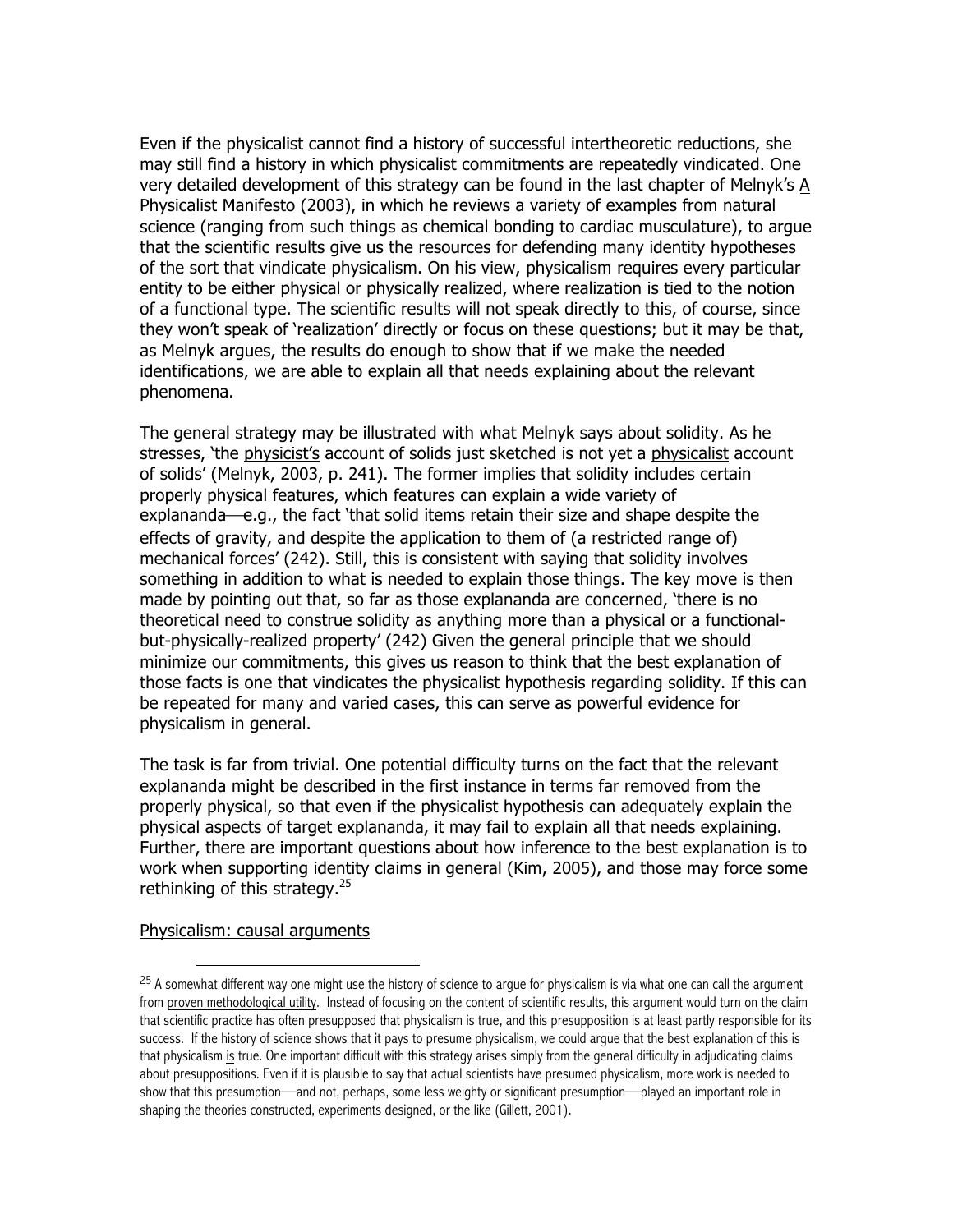A rather different kind of approach to supporting physicalism makes use of a general thesis regarding the physical, namely, the causal completeness of physics (also often called the 'causal closure' of physics). The idea, informally put, is that one never needs to advert to anything other than physical events and the laws of physics to provide an adequate causal explanation of physical events. Physics thus provides a domain which is complete in that it is never lacking for the resources to provide causal explanations of events in its own domain.

The completeness thesis does not say that the only legitimate causal explanations of physical events are ones that appeal exclusively to physical factors; its claim is only that, for every physical event which can be causally explained at all, there exists a causal explanation of it that appeals only to physical conditions and laws and is entirely adequate on its own, so that if that were the only explanation to be had, there would be nothing unsatisfactory about that explanation. As such, it is the sort of thesis that can be supported by considerations internal to physical theory, by judging the success of physical theory in producing such explanations, without having to rely on any claims about the relation of physical theory to anything else. This is a considerable advantage, as any such claims are likely to be philosophically contentious.

If the causal completeness of physics is granted, the physicalist may press the following point. Consider some property M that is not, at least not obviously, a properly physical property. If, as seems likely, M is involved in the causation of some physical event, then, unless we say that M is either identical with some physical property or appropriately nothing over and above such properties, we face a puzzling situation. If e is the physical event at issue, we know from the causal completeness of physics that it can be given an adequate explanation adverting only to other physical conditions; since M is also involved in causing e, its role would seem as a result to be redundant—a consequence that seems at least odd, and intolerable if we were forced to accept it as a widespread occurrence. If the only way to avoid this unhappy consequence is to accept that M conforms to the physicalist thesis, then we have what seems a tidy and apparently powerful argument for physicalism (Papineau, 1993; Sturgeon, 1998).<sup>26</sup>

The argument is not as tidy as it may first appear, however. A major complication arises from the fact that causation appears to be a relation between events, yet the above argument attempts to draw conclusions about the nature of the property M, which I described as being 'involved' in the causation of a physical event. If we stick simply with events, we can perhaps draw the conclusion that every event is either identical with a physical event or nothing over and above some physical event. As noted earlier, however, the physicalist commitment clearly extends to properties. So it is crucial that the causal argument be development with careful attention to the role of properties in

<sup>&</sup>lt;sup>26</sup> The causal argument should be sharply distinguished from the traditional attack on Cartesian dualism that questions the intelligibility of causation spanning the mental and physical divide. The argument does not concern the mental/physical divide in particular, nor does it turn on claims about intelligibility at all. It should also be distinguished from Davidson's famous argument (Davidson, 1970) for the thesis that every event is a physical event. While there are a few (indirect) relations between this argument and Davidson's, the latter turns fundamentally on the claim that there are no strict laws that can be given in nonphysical terms, whereas the present argument could happily allow such laws. For an excellent discussion of these different arguments and their independence from each other, see chapter 6 of Foster, 1991.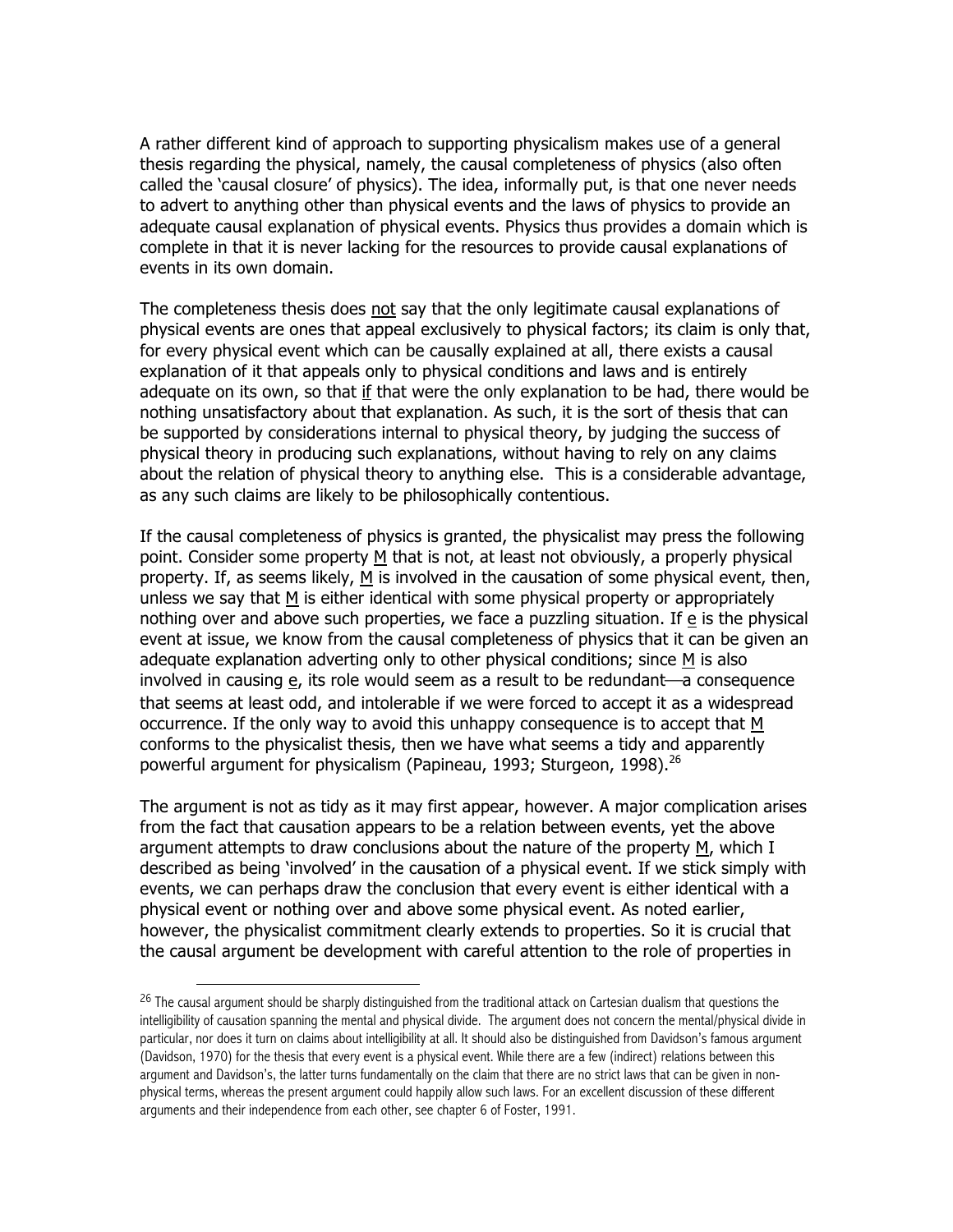causation. It is easy enough to say that a property may have 'causal relevance' in a given cause-effect pair just in case the cause event was a cause in virtue of instantiating that property; but how should this complication be incorporated into the argument for physicalism?

Another considerable difficulty concerns the relationship between avoiding the conclusion that the putatively nonphysical property is causally redundant and establishing that it is either properly physical or nothing over and above the physical. The argument presumes that the only way to avoid an offensive kind of overdetermination is to embrace physicalism about the relevant property, at least as it is then and there instantiated. But it's not obvious just how to establish this. There is again a considerable literature related to this issue, though its relation is somewhat indirect. Much of the literature is devoted to what Kim has made well known as the 'exclusion problem': this is the problem for the would-be 'nonreductive' physicalist who wants to maintain the causal relevance of those properties that he nonetheless counts as not reducing to the physical (Heil and Mele, 1993; Kim, 1998; Horgan, 2001; Bennett, 2007). It is not always clear just how 'reductive' and 'nonreductive' are being used in this discussion, though if we take 'reductive' to mean a commitment to a simple type identity hypothesis, we can see the dispute as revolving around the following question: How can anything less than strict identity avoid the threat of problematic overdetermination? Answers to this question will be indirectly relevant to the more general question: exactly what are the possible ways in which a problematic kind of overdetermination can be avoided? Addressing that question, in turn, is crucial for assessing the causal argument for physicalism.

## **References**

Armstrong, D. M. (1978), Universals and Scientific Realism 1: Nominalism and Realism. Cambridge: Cambridge University Press.

Armstrong, D. M. (1997), A World of States of Affairs. New York: Cambridge University Press.

Bennett, K. (2007), 'Mental Causation.' Philosophy Compass 2, (2), 316-337.

Boyd, R. (1980). 'Materialism Without Reductionism: What Physicalism Does not Entail'. in N. Block, (ed), Readings in the Philosophy of Psychology. Cambridge, MA: Harvard University Press, 67-106.

Chalmers, D. J. (1996), The Conscious Mind: In Search of a Fundamental Theory. Oxford: Oxford University Press.

Churchland, P. M. (1979), Scientific Realism and the Plasticity of Mind. Cambridge: Cambridge University Press.

Clapp, L. (2001), 'Disjunctive Properties: Multiple Realizations'. Journal of Philosophy, 98, (3), 111-136.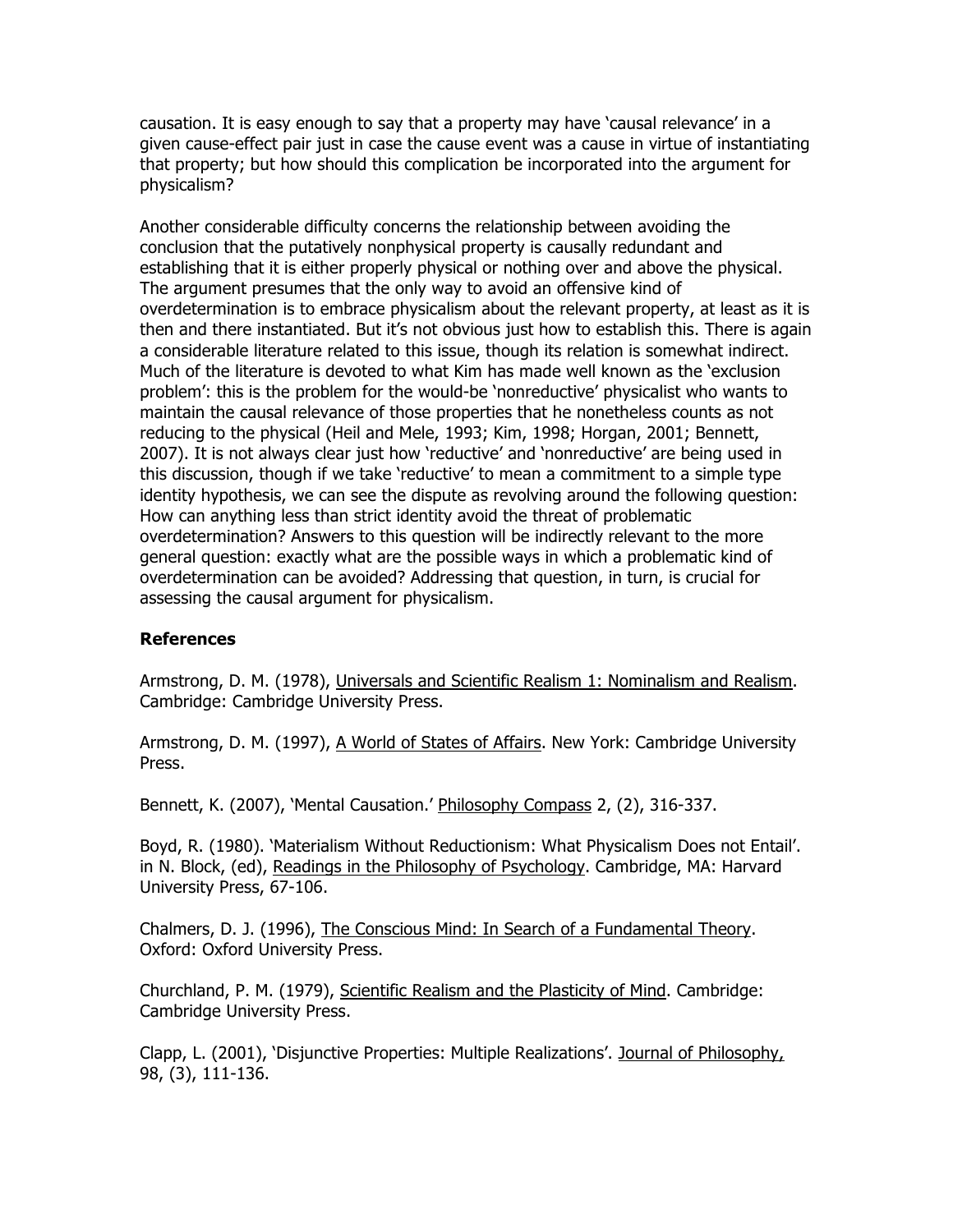Crane, T. and D. H. Mellor (1990), 'There is No Question of Physicalism'. Mind, 99, (394), 185-206.

Crook, S. and C. Gillett (2001), 'Why Physics Alone Cannot Define the "Physical": Materialism, Metaphysics and the Formulation of Physicalism'. Canadian Journal of Philosophy, 31, (3), 333-360.

Davidson, D. (1970), 'Mental Events', in L. Foster and J. W. Swanson, (eds), Experience and Theory. Amherst, University of Massachusetts Press, pp. 79-101.

De Caro, Mario. (2010), 'Varieties of Naturalism', in R. C. Koons and G. Bealer (eds), The Waning of Materialism. New York: Oxford University Press, pp. 365-374.

Dewey, J. (1927), 'Half-Hearted Naturalism'. Journal of Philosophy, 24, (3), 57-64.

Dupré, J. (2004), 'The Miracle of Monism', in M. DeCaro and D. Macarthur (eds), Naturalism in Question. Cambridge, MA: Harvard University Press, pp. 36-58.

Fodor, J. (1974), 'Special Sciences, or the Disunity of Science as a Working Hypothesis'. Synthese, 28, 97-115.

Foster, J. (1991), The Immaterial Self. New York: Routledge.

Garfinkel, A. (1981), Forms of Explanation. New Haven, Yale University Press..

Gasser, G., ed. (2007), How Successful Is Naturalism? Frankfurt: Ontos.

Gillett, C. (2001), 'The Methodological Role of Physicalism: A Minimal Skepticism', in Gillett and Loewer (2001), pp. 225-250.

Gillett, C. (2002). 'The Dimensions of Realization: A Critique of the Standard View'. Analysis, 64, (4), 316-323.

Gillett, C. and B. Loewer, eds. (2001). Physicalism and Its Discontents. Cambridge: Cambridge University Press.

Gillett, C. and D. G. Witmer (2001), 'A "Physical" Need: Physicalism and the Via Negativa'. Analysis, 61, (4), 302-309.

Goldman, A. I. (1999), 'A Priori Warrant and Naturalistic Epistemology'. Philosophical Perspectives, 13, 1-28.

Goodman, N. (1983), Fact, Fiction and Forecast. Cambridge, MA: Harvard University Press.

Heckmann, H-D. and S. Walter, eds. (2003), Physicalism and Mental Causation: The Metaphysics of Mind and Action. Charlottesville: Imprint Academic.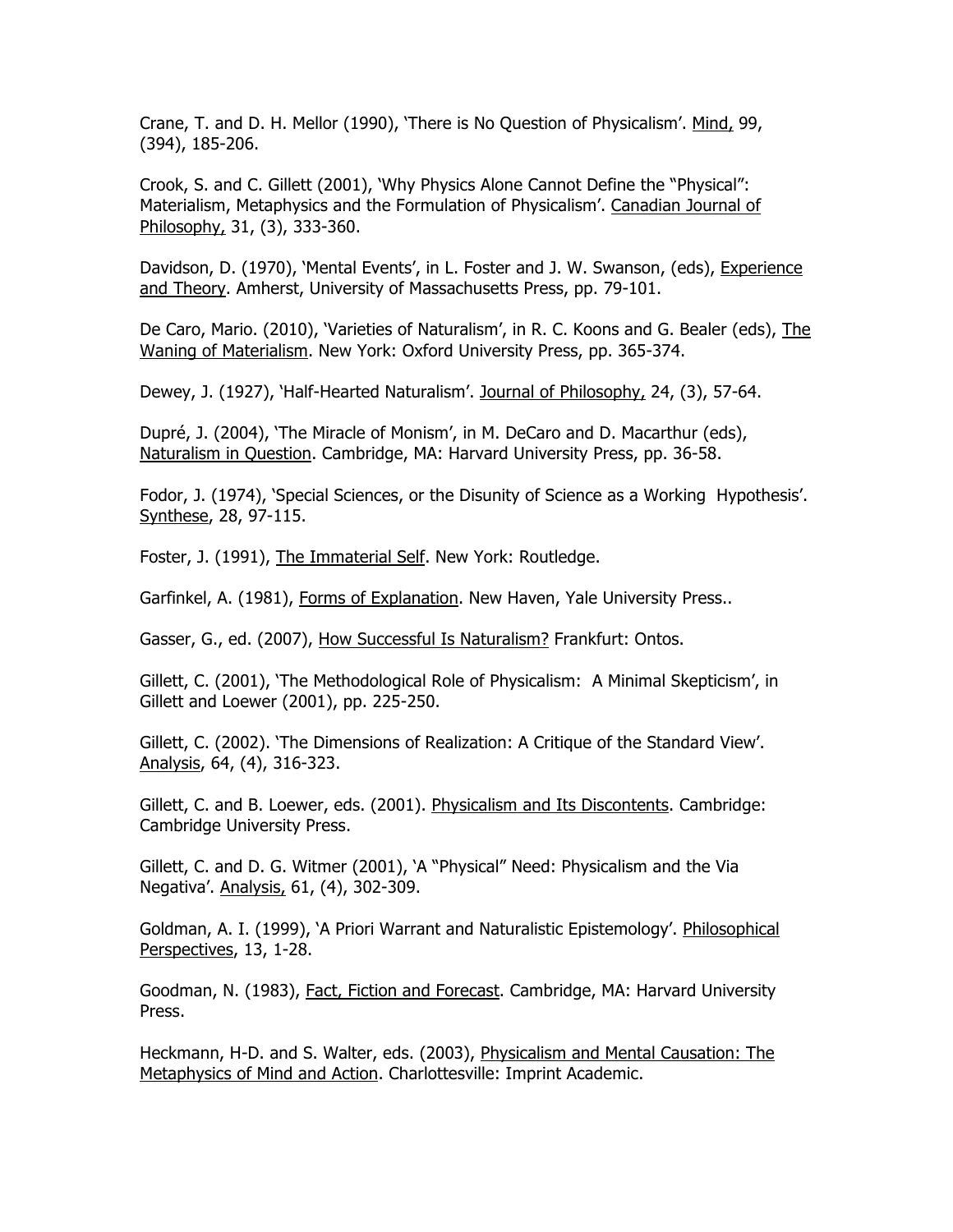Heil, J. (1999), 'Multiple Realization'. American Philosophical Quarterly, 36, (3), 189-208.

Heil, J. and A. Mele, eds. (1993), Mental Causation. New York: Clarendon Press.

Hempel, C. G. (1969), 'Reduction: Ontological and Linguistic Facets', in S. Morgenbesser, P. Suppes and M. White, eds., Philosophy, Science and Method: Essays in Honour of Ernest Nagel. New York, St. Martins' Press, pp. 179-199.

Hooker, C. A. (1981), 'Towards a General Theory of Reduction - Parts 1-3'. Dialogue: Canadian Philosophical Reviews, 20, 38-59, 201-236, 496-529.

Horgan, T. (1993), 'From Supervenience to Superdupervenience: Meeting the Demands of a Material World'. Mind, 102, (408), 555-586.

Horgan, T. (2001), 'Causal Compatibilism and the Exclusion Problem'. Theoria, 16, (40), 95-116.

Horst, S. (2007), Beyond Reduction: Philosophy of Mind and Post-Reductionist Philosophy of Science. New York: Oxford University Press.

Jackson, F. (1998), From Metaphysics to Ethics: A Defence of Conceptual Analysis. New York: Oxford University Press.

Kemeny, J. G and P. Oppenheim. (1956), 'On Reduction'. Philosophical Studies, 7, 6-17.

Kim, J. (1990), 'Supervenience as a Philosophical Concept'. Metaphilosophy, 21, (1-2), 1- 27.

Kim, J. (1992), 'Multiple Realization and the Metaphysics of Reduction'. Philosophy and Phenomenological Research, 52, 1-16.

Kim, J. (1993), Supervenience and Mind: Selected Philosophical Essays. Cambridge: Cambridge University Press.

Kim, J. (1998), Mind in a Physical World: An Essay on the Mind-Body Problem and Mental Causation. Cambridge, MA: MIT Press.

Kim, J. (2003), 'The American Origins of Philosophical Naturalism', in R. Audi (ed), Philosophy in America at the Turn of the Century. Charlottesville, Philosophy Documentation Center, pp. 83-98.

Kim, J. (2005), Physicalism, or Something Near Enough. Princeton: Princeton University Press.

Kitcher, P. (1984), '1953 and All That: A Tale of Two Sciences'. Philosophical Review, 93, 335-374.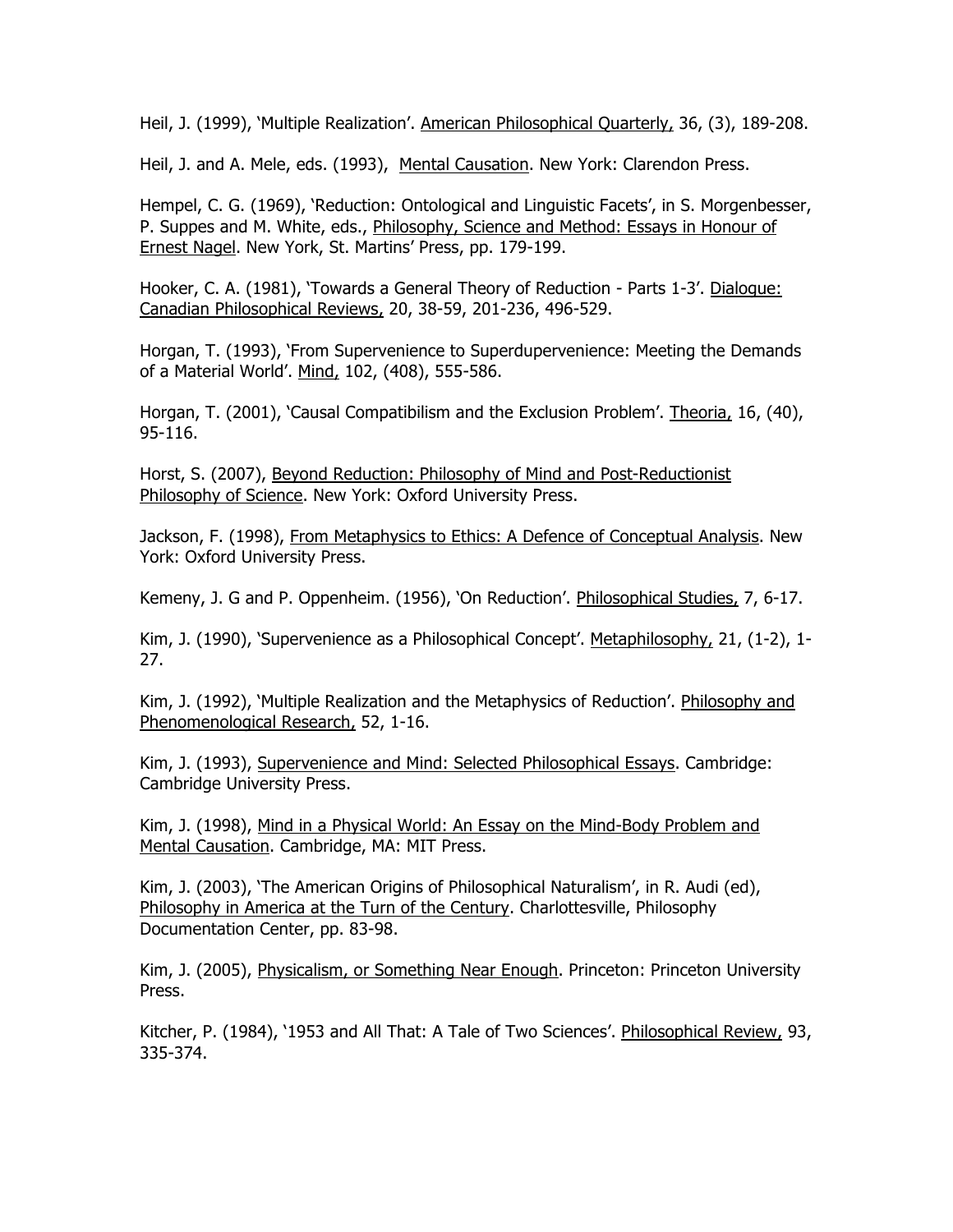Ladyman, J. and D. Ross (2007), Every Thing Must Go: Metaphysics Naturalized. New York: Oxford University Press.

Levine, J. and K. Trogdon (2009), 'The Modal Status of Materialism'. Philosophical Studies, 145, (3), 351-362.

Lewis, D. (1983), 'New Work for a Theory of Universals'. Australasian Journal of Philosophy, 61, 343-377.

Maddy, P. (2001), 'Naturalism: Friends and Foes'. Philosophical Perspectives, 15, 37-67.

Marcus, E. (2001), , Mental Causation: Unnaturalized but not Unnatural'. Philosophy and Phenomenological Research, 63, (1), 57-83.

McLaughlin, B. (1995), 'Varieties of Supervenience', in Savellos and Yalçin (1995), pp. 16-59.

Meehl, P. E. and W. Sellars. (1956), 'The Concept of Emergence', in H. Feigl and M. Scriven (eds), The Foundations of Science and the Concepts of Psychology and Psychoanalysis. Minneapolis: University of Minnesota Press, pp. 239-252.

Melnyk, A. (1997), 'How to Keep the "Physical" in Physicalism'. Journal of Philosophy, 94, (12), 622-637.

Melnyk, A. (2003), A Physicalist Manifesto: Thoroughly Modern Materialism. Cambridge: Cambridge University Press.

Montero, B. (1999), 'The Body Problem'. Nous, 33, (2), 183-200.

Montero, B. and D. Papineau (2005), 'A Defence of the via negativa Argument for Physicalism'. Analysis, 65, (287), 233-237.

Nagel, E. (1961), The Structure of Science. New York: Harcourt Brace World.

Nickles, T. (1973), 'Two Concepts of Intertheoretic Reduction'. Journal of Philosophy, 70, 181-201.

Oppenheim, P. and H. Putnam (1958), 'Unity of Science as a Working Hypothesis', in H. Feigl, M. Scriven and G. Maxwell (eds), Minnesota Studies in the Philosophy of Science Vol. 2. Minneapolis: University of Minnesota Press, pp. 3-36.

Papineau, D. (1993), Philosophical Naturalism. Oxford: Blackwell.

Papineau, D. and D. Spurrett (1999). 'A Note on the Completeness of "Physics"'. Analysis, 59, (1), 25-29.

Polger, T. W. (2002). 'Putnam's Intuition'. Philosophical Studies, 109, (2), 143-170.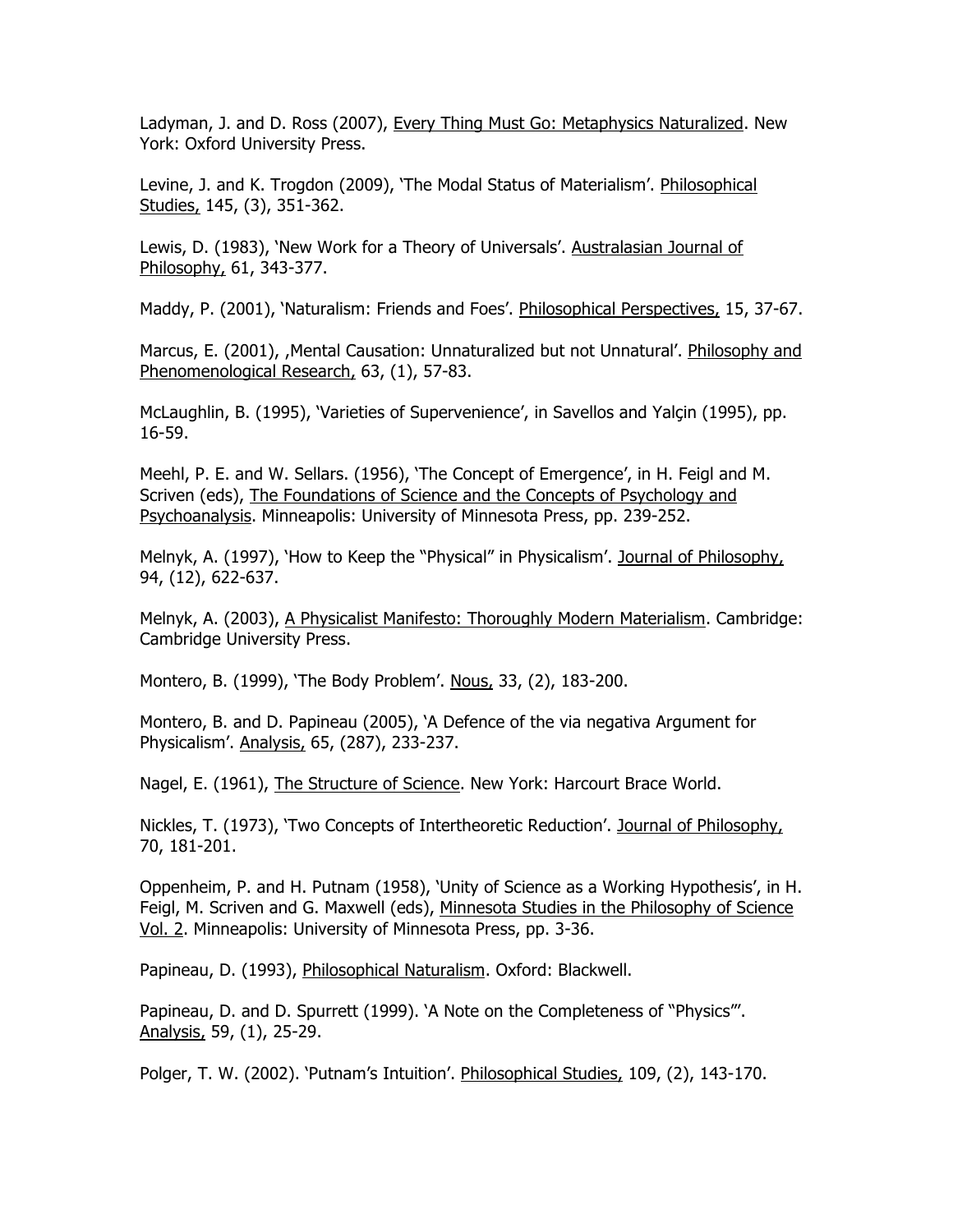Polger, T. W. (2007), 'Realization and the Metaphysics of Mind'. Australasian Journal of Philosophy, 85, (2), 233-259.

Putnam, H. (1967), 'Psychological Predicates' (later retitled 'The Nature of Mental States'), in W. H. Capitan and D. D. Merrill (eds), Art, Mind and Religion. University of Pittsburgh Press, pp. 37-48.

Quine, W. V. O. (1969), 'Epistemology Naturalized'. Ontological Relativity and Other Essays. New York: Columbia University Press, pp. 69-90.

Robinson, H. (2001), 'Davidson and Nonreductive Materialism: A Tale of Two Cultures', in Gillett and Loewer (2001), pp. 129-151.

Rouse, J. (2008), Review of Gasser 2007, in Notre Dame Philosophical Reviews. http://ndpr.nd.edu/review.cfm?id=12284.

Savellos, E. E. and Ü. D. Yalçin, eds. (1995), Supervenience: New Essays. New York: Cambridge University Press.

Schaffner, K. F. (1967), 'Approaches to Reduction'. Philosophy of Science, 34, 137-147.

Sellars, R. W. (1927), 'Why Naturalism and Not Materialism?' The Philosophical Review, 36, (3), 216-225.

Shapiro, L. A. (2000), 'Multiple Realizations'. Journal of Philosophy, 97, (12), 635-654.

Shoemaker, S. (1981), 'Some Varieties of Functionalism'. Philosophical Topics, 12, (1), 83-118.

Shoemaker, S. (2001), 'Realization and Mental Causation', in Gillett and Loewer (2001), pp. 74-98.

Shoemaker, S. (2007), Physical Realization. New York: Oxford University Press.

Sklar, L. (1999), 'The Reduction (?) of Thermodynamics to Statistical Mechanics'. Philosophical Studies, 95, (1-2), 187-202.s

Smart, J. J. C. (1959), 'Sensations and Brain Processes'. Philosophical Review, 68, 141- 156.

Smith, P. (1992), 'Modest Reductions and the Unity of Science', in D. Charles and K. Lennon (eds), Reduction, Explanation, and Realism. New York: Oxford University Press, pp.19-43.

Stalnaker, R. (1996), 'Varieties of Supervenience'. Philosophical Perspectives, 10, 221- 224.

Stoljar, D. (2010), Physicalism. New York, Routledge.